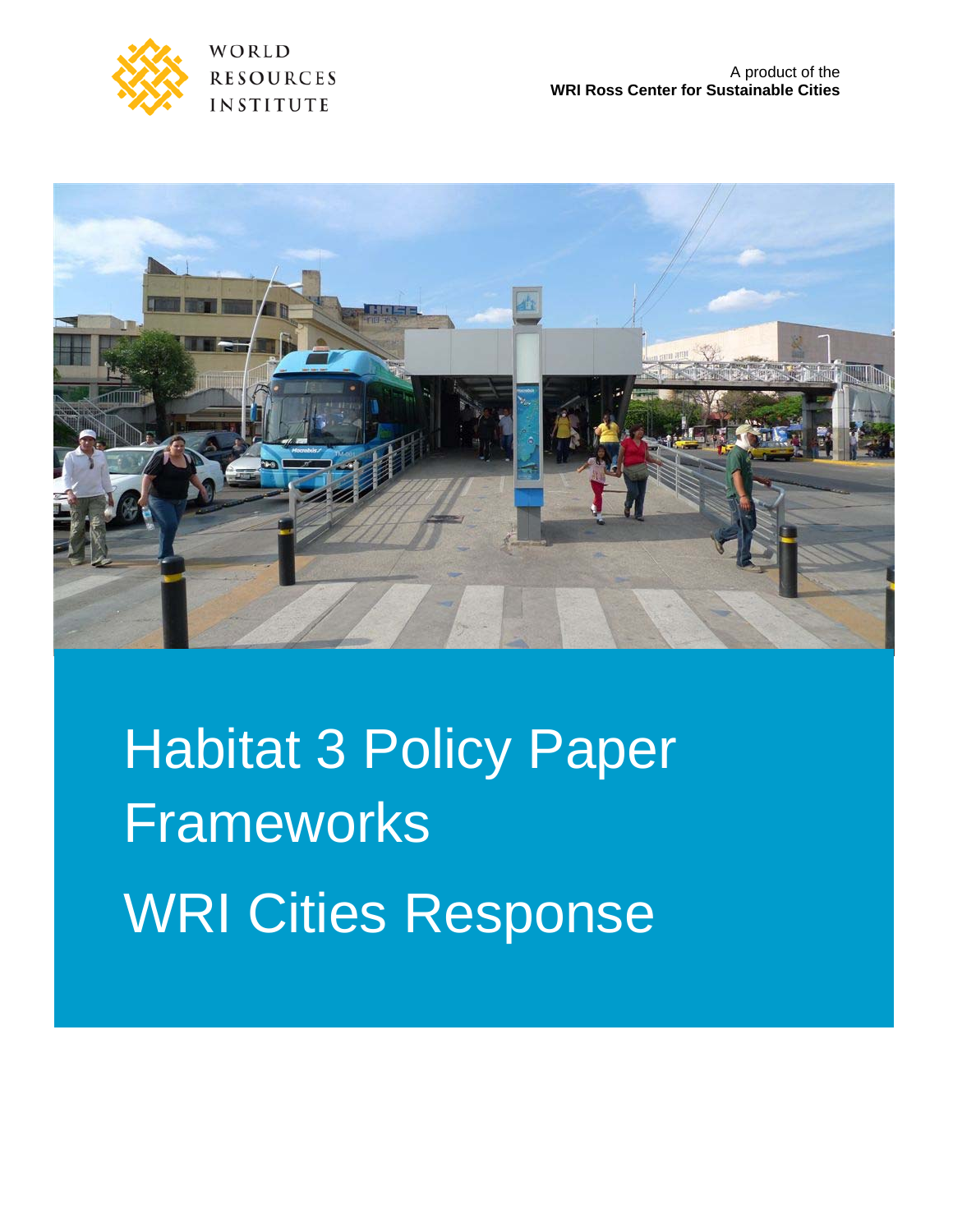The World Resources Institute and the WRI Ross Center for Sustainable Cities greatly appreciates the opportunity to review and respond to the Habitat 3 Policy Paper Frameworks. By including Civil Society in the discussion, the impact of the Habitat 3 process will be magnified and more comprehensive. WRI encourages UN Habitat to continue along this path of inclusive and meaningful discourse as the development of the New Urban Agenda progresses.

Herein, the WRI Ross Center for Sustainable Cities provides an institutional response to the Policy Paper Frameworks as a whole, followed by a brief review of each Framework individually. This feedback is intended to inform future drafts of the Policy Papers and the forthcoming negotiations and New Urban Agenda produced as part of the Habitat 3 process.

The Policy Paper Frameworks as a set were well received and provided a comprehensive, largely inclusive vision for the equitable, sustainable cities of the future. By viewing each of the subsequent Frameworks through the lens established by the first Policy Unit, future drafts of the Policy Papers and the eventual New Urban Agenda can promote urban policies and practices anchored in inclusive, equitable, sustainable development. WRI sees this first draft of the Policy Papers as providing a strong foundation for a New Urban Agenda rooted in the concept that development that provides for and improves quality of life for the underserved segments of society improves quality of life for all residents of the city. In future drafts, special attention should be given to the inclusion of women, indigenous peoples, the elderly, and other marginalized populations in the development discourse. By engaging with diverse groups of stakeholders, decision-makers are more likely to create systems that serve the entire citizenry better.

A related overarching theme is that of capacity building. Only by providing adequate capacity and education to relevant stakeholders can cities foster the kind of informed discussion necessary to create equitable cities. While this includes technical capacity building – helping citizens understand the decisions that they are being asked to inform – building capacity around the importance of stakeholder group participation and its potential impact is also necessary. This kind of capacity development can help bring otherwise uninterested parties into the discussion where they may otherwise not have understood the value of their unique perspectives.

Governance, transparency, and accountability were also recurring themes across all the Frameworks. Inclusive governance and stakeholder participation is one key aspect of this theme.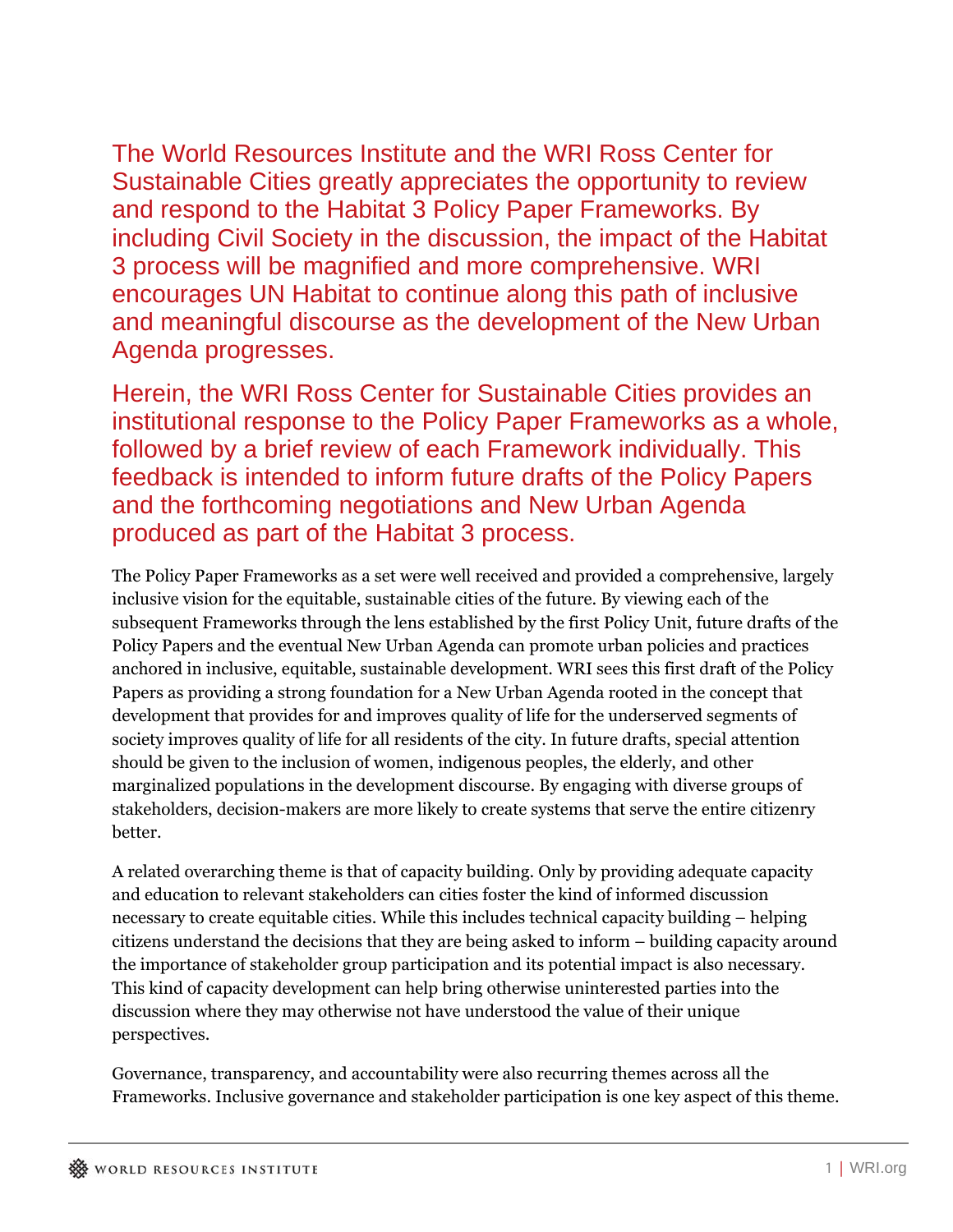Additionally, transparent processes, open data availability, and financial accountability of governing bodies should be emphasized by every Policy Unit. This kind of free and open governance structure leads to more positive and long-lasting impacts for cities that improve the quality of life for more stakeholder groups. Power relationships between levels of government should also be considered. While Habitat 3 primarily focuses on urban issues and solutions for improving urban life, the primary actors crafting negotiations and making commitments are at the national level. The Policy Units should also work to show national governments what they can do for cities, and how to create enabling environments in which cities can thrive. This can include national urban policies that create large-scale urban change in all cities in a country, or they can include financial commitments that specifically fund sustainable urban projects that align with the priorities set out in the New Urban Agenda.

Implementation mechanisms, technological, financial, and otherwise, need increased emphasis in future drafts. To create a New Urban Agenda that is actionable and specific, the text will require specific recommendations for implementation of the ambitious principles set forth in the Agenda, Policy Papers, and Issue Papers. These implementation and finance mechanisms will have to come from all sectors of society – civil, private, and governmental – and will require new collaboration across sectors. Similarly, achievement of the priorities set out in the New Urban Agenda will require innovative technological and organizational solutions. It is important that policies and funding commitments coming out of the New Urban Agenda and other Habitat commitments do not set restrictive constraints on the types of solutions proposed. Each city and country will solve its challenges in unique ways, and by allowing municipal governments, businesses, and civil society to innovate and experiment, new solutions will be developed that challenge the status quo and can create rippling impacts across geographies.

In order to pull all of these themes together, the Policy Papers need stronger, more explicit linkages between the Frameworks in order to create a cohesive, comprehensive, and holistic New Urban Agenda. Only by thinking in a cross-sectoral manner will the cities of the future find the innovative, resilient, sustainable solutions they need to provide for citizens across the board. For example, greater linkages could be drawn between Resilience, Urban Services, and Finance. The mobility systems of the future must not only be sustainable and accessible, but they must also be resilient in the face of a changing climate and financially sustainable for cities to implement. Without drawing explicit connections between the ten Policy Papers, there exists a risk that each of these important themes could be forced into silos that would eventually mute their impact. Truly holistic, cross-sectoral solutions are more impactful and create greater value than the sum of their parts.

An additional theme missing from the Policy Paper Frameworks is climate action. Climate is key, and it is note mentioned as a central focus. After the success of COP21 in Paris, it is urgent and prudent to build on the momentum of those victories, especially with respect to the new 1.5 degree target. Countries will be looking for solutions to achieve their Nationally Determined Contributions, and cities will be well positioned to help countries achieve those goals. By linking the commitments from COP21 with the New Urban Agenda and with the Sustainable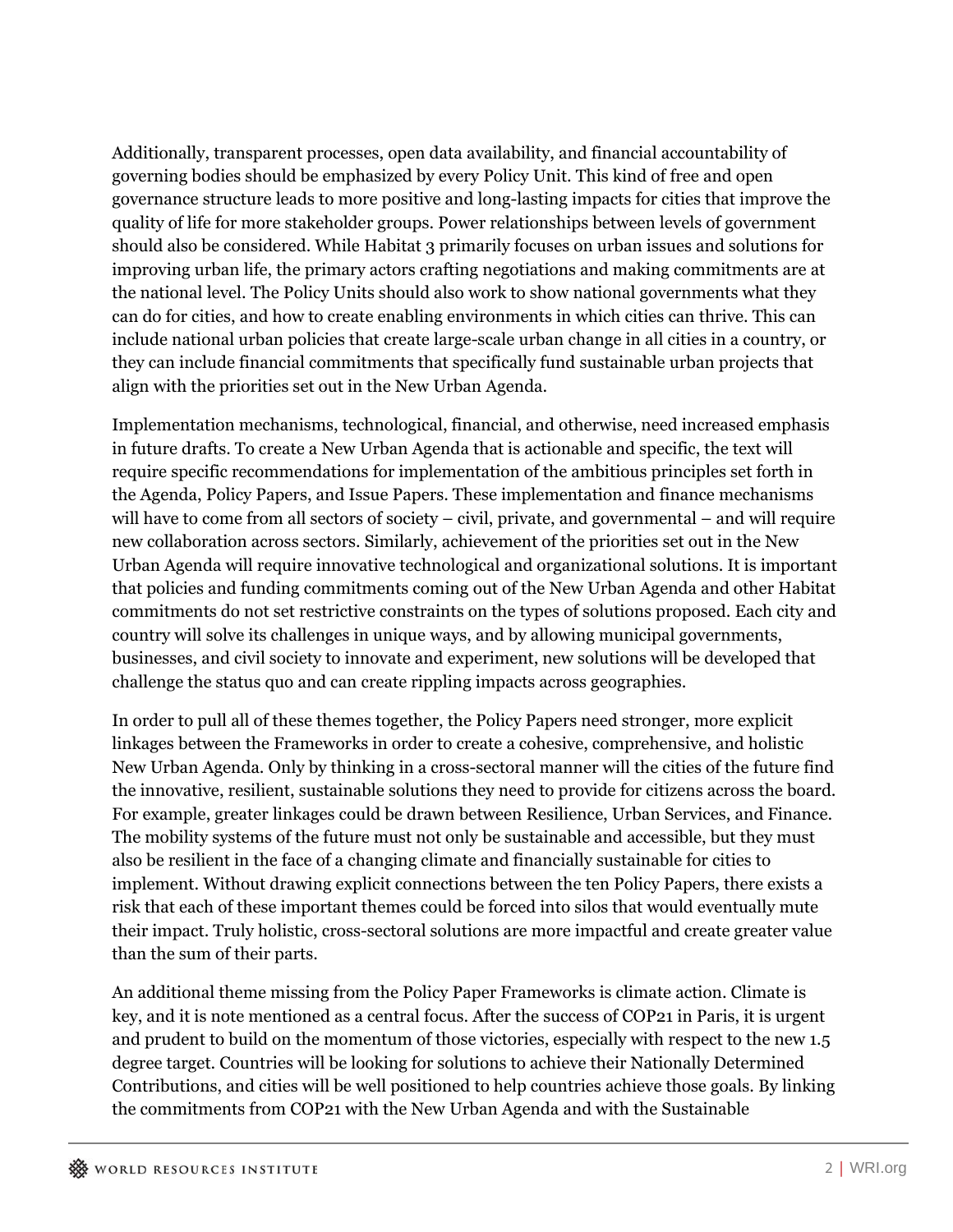Development Goals, countries and cities can work together to create solutions that satisfy commitments across the board and leverage resources from a wide spectrum of sources. By incorporating climate into the Habitat goals and priorities, it is more likely that the New Urban Agenda will get buy-in from local and national actors who are already enthusiastic about working towards both the SDGs and their NDCs. The implementation mechanisms and specific indicators created for the SDGs and NDCs can also help to inform relevant implementation mechanisms and indicators within the New Urban Agenda. Initiatives coming out of the LPAA, like the Compact of Mayors, have made great strides in uniting cities around common goals to create meaningful commitments to change. A similar or linked Action Agenda for the Habitat process can leverage the momentum from other international processes to create a stronger, more actionable New Urban Agenda and solidify a positive legacy for Habitat 3.

Lastly, one key topic missing from the Policy Paper Frameworks was urban road safety. Urban road safety is a key cross-cutting issue, and innovative solutions have the potential to improve quality of life for millions around the world every year. Building on momentum from the UN Decade of Road Safety and the recently adopted Brasilia Declaration on Road Safety, WRI proposes the following considerations into the Policy Paper Frameworks.

Under Section 4.2: Safer Cities in the "The Right to the City and Cities for All", it is recommended that traffic safety and reduced threat of traffic death and serious injury be included. If this section is to address "safer cities" beyond violence and security, traffic safety is a necessary component that is aligned with other global development and policy development for safer cities. We therefore recommend the following:

- Under "key transformations," the following edit is suggested: "Combat violence, gender, racial, religious and all other forms of discrimination, ensure day‐to‐day security, reduce risk of traffic death and serious injury, and foster community support in urban populations."
- The policy recommendations would benefit from the addition of "reduce traffic deaths and serious injuries in cities, particularly for vulnerable populations and road users such as the young and old, pedestrians, bicyclists and those accessing mass transport" and "promote traffic safety through safer and more sustainable mobility systems."
- As overall support for including this, we point to the inclusion of road safety as a Sustainable Development Goal target, as well as mentioned specifically in Goal 11 on cities; and the recent Brasilia Declaration on Road Safety championed by the WHO for the UN Decade of Action on Road Safety.

In relation to the aforementioned role of reducing traffic fatalities and injury in creating safer cities, as well as in improving mobility, we generally recommend that traffic safety and security be mentioned when discussing the need for improving mobility and safety in cities.

We support the full integration of the Sustainable Development Goals (3.6 and 11.2) as they relate to the Transport and Mobility sections. "By 2030, provide access to safe, affordable, accessible and sustainable transport systems for all, improving road safety, notably by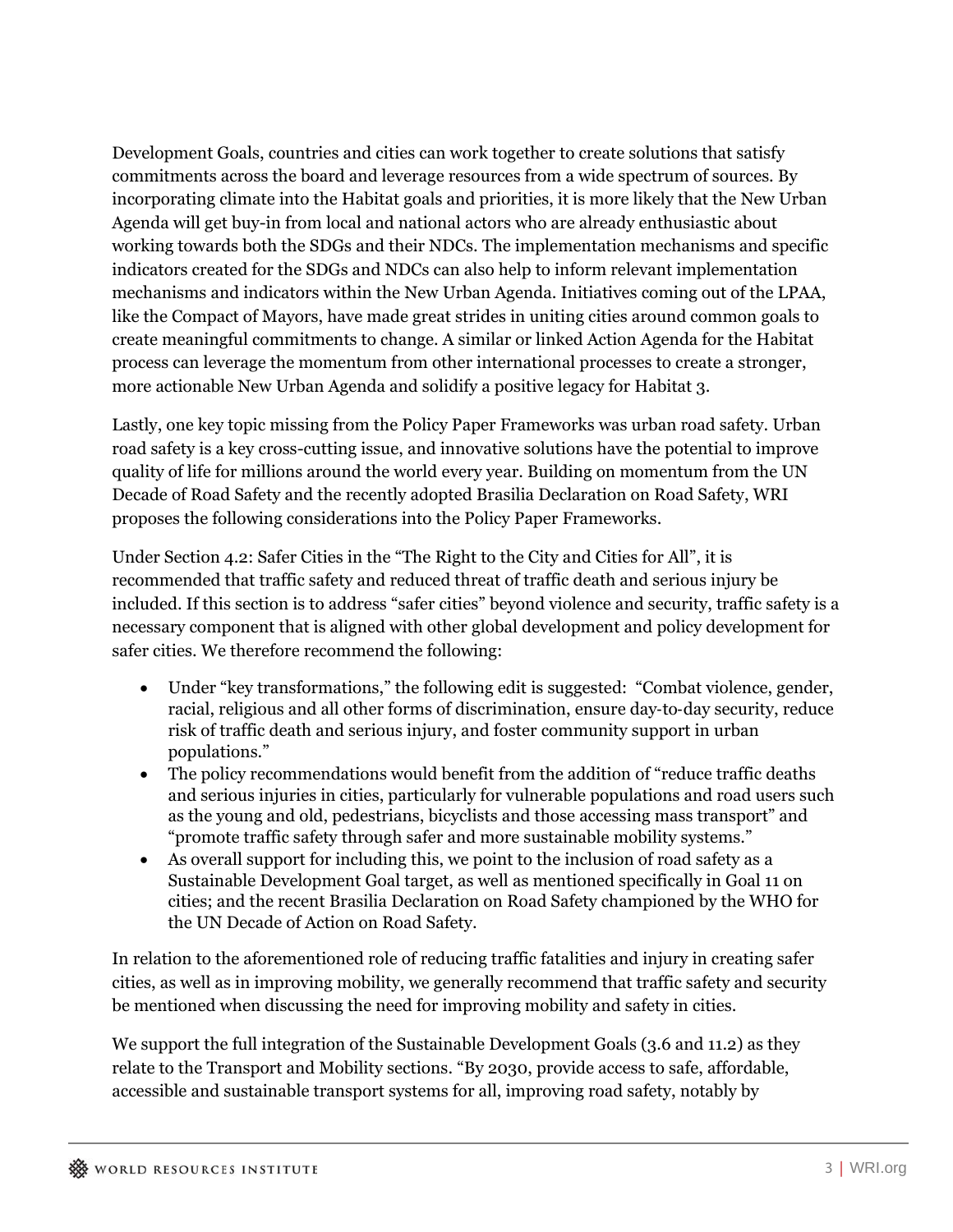expanding public transport, with special attention to the needs of those in vulnerable situations, women, children, persons with disabilities, and older persons" and "by 2020, halve global deaths and injuries from road traffic accidents".

In the Urban Services section, we support the current inclusion of the SDG that includes issues related to traffic safety and health issues related to mobility

In general throughout the document, we support linking of health and quality of life issues to transport and urban growth policies, such as air quality and access to quality walking, bicycling and public spaces – both connected street networks with public spaces and public green spaces.

# POLICY PAPER FRAMEWORK 1 – RIGHTS TO THE CITY AND CITIES FOR ALL

WRI encourages the Policy Unit to position the Rights to the City as the primary framework for the New Urban Agenda. The "Rights to the City" framework has the potential to guide the work in other policy areas. For example, the "Rights to the City" framework provides clear direction in terms of prioritizing social values and the needs of all people above economic exchange value. It provides a clear focus on equity of rights and access to opportunities for all people.

The policy paper should focus on the value of viewing all other urban issues through this framework. The policy paper should avoid covering topics dealt with more thoroughly in other policy papers, for example, urban governance, cultural rights, and housing. Covering these topics in an ad hoc manner makes the policy paper redundant and mutes its potential contribution.

The Rights of the City policy paper has the potential to make a contribution if it clearly articulates a solutions-based approach and the relevant challenges and removes references to a wide array of diverse urban issues. As it is currently written, the policy paper reads like a long list of urban issues. It is unclear how the framework guides what is included in the list, how to prioritize these issues, and how to approach these issues, nor does it provide any explanation about why some issues are left off the list.

The priorities of the framework should stay focused on clearly articulating the necessary and sufficient conditions for the approach to guide action. The current priorities of the policy unit are so varied and policy recommendations so vague and open to diverse interpretation that is hard to imagine them guiding action. It is recommended that in further iterations of the document, specific action-focused priorities are clarified in greater detail so as to encourage concrete action.

One key item for emphasis is the enabling environment needed to ensure that cities can take action based on the Policy Papers and New Urban Agenda coming out of Habitat 3. Many countries in the developing world recognize the importance of cities as a society's primary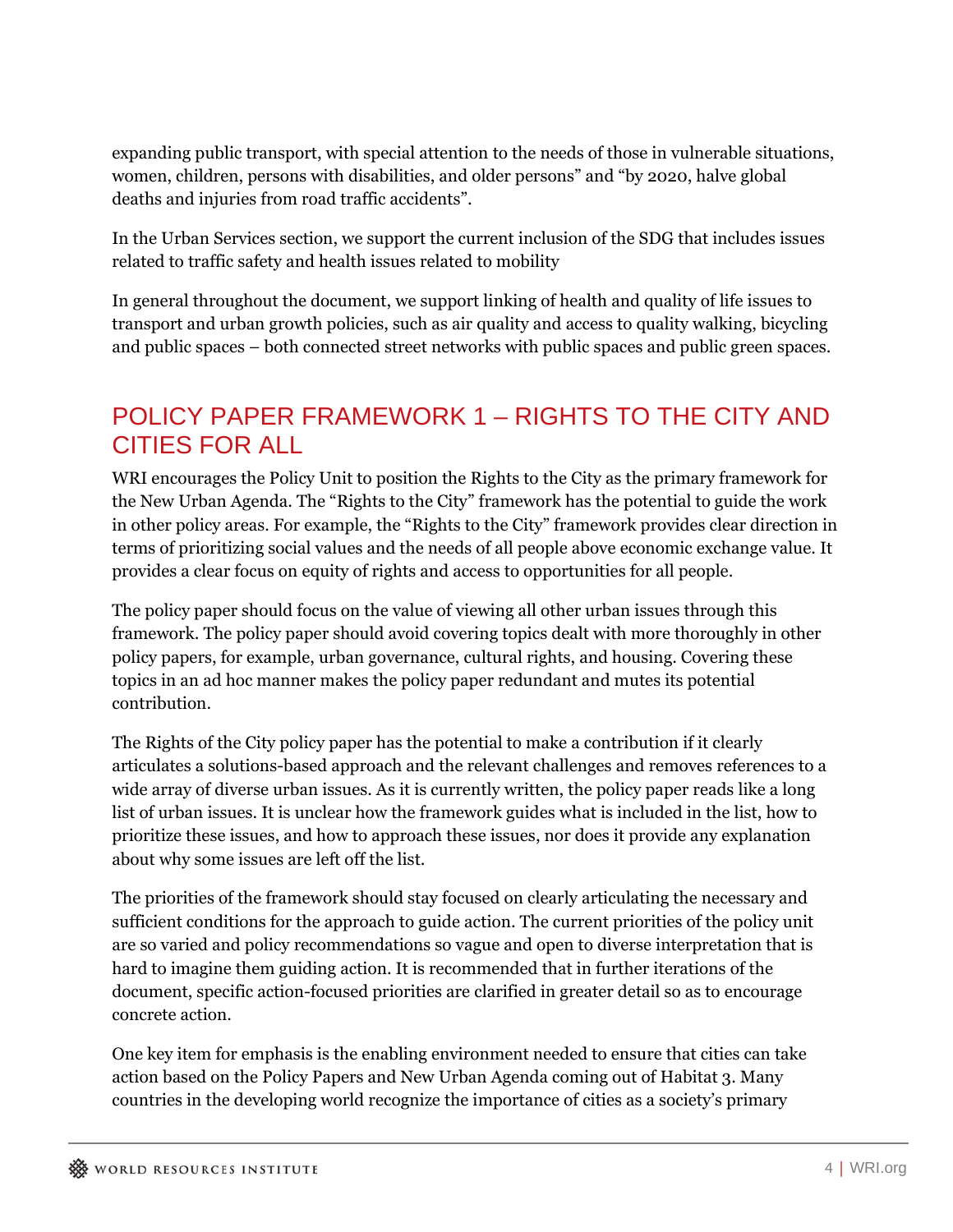organism, though this recognition does not necessarily translate into more financial support to cities. It is important to highlight the need for new priorities for revenue distribution that will allow cities to meet commitments and fulfill their responsibilities to their citizenry.

The "Rights to the City" framework provides a unique opportunity to express the values and approach that all other policy units should take when dealing with specific urban issues. The power of this framework and the utility of the approach is lost when the policy paper does not clearly articulate the added value of the approach and covers so many other diverse areas (covered by other policy units) in a relatively superficial manner.

Regarding mobility and accessibility, it is important to highlight the potential for introducing inclusive Transit-Oriented Development concepts into the policy- and decision-making frameworks as a way foe cities to develop in a more sustainable way using existing transit hubs as centers for public spaces, employment opportunities, and residential neighborhoods.

One of the biggest challenges in developing countries is to include civil society in the planning discourse. The local government should allow and encourage different types of engagement; both online and regular meetings should be considered as valid participation. Another challenge: the local government should create tools to prevent political groups from capturing the participation and disallowing new people and CSOs to engage. Capacity-building for CSOs and community members on urban sustainability topics and projects should be pursued in order to promote a fruitful debate. Especially important is including women in participatory processes towards the design, development, and maintenance of mobility, due to the lack of strong policies of gender protection.

Similarly, the right to access essential basic services and infrastructure should also refer to virtual and connected access. Providing access to information is essential to creating an equitable environment. Technology can be used as a tool to provide high level services especially to the most vulnerable people.

It should also be noted that the sentence on the bottom of page 2, "It includes the urban space as well as the rural or semi-rural surroundings that form part of its territory…." only adds ambiguity to the understanding of cities and urban areas within the context of the "New Urban Agenda."

#### POLICY PAPER FRAMEWORK 2 – SOCIO CULTURAL URBAN FRAMEWORK

The key messages are well defined and essential to consider in the New Urban Agenda, though they may be more aspirational and less evidence based than is constructive. The messages would benefit from a definition of inclusion and a discussion of how to mediate tradeoffs amongst the socio-cultural priorities presented and other sustainable development goals. The discussion of migrants, refugees, and other vulnerable stakeholders is essential and should be integrated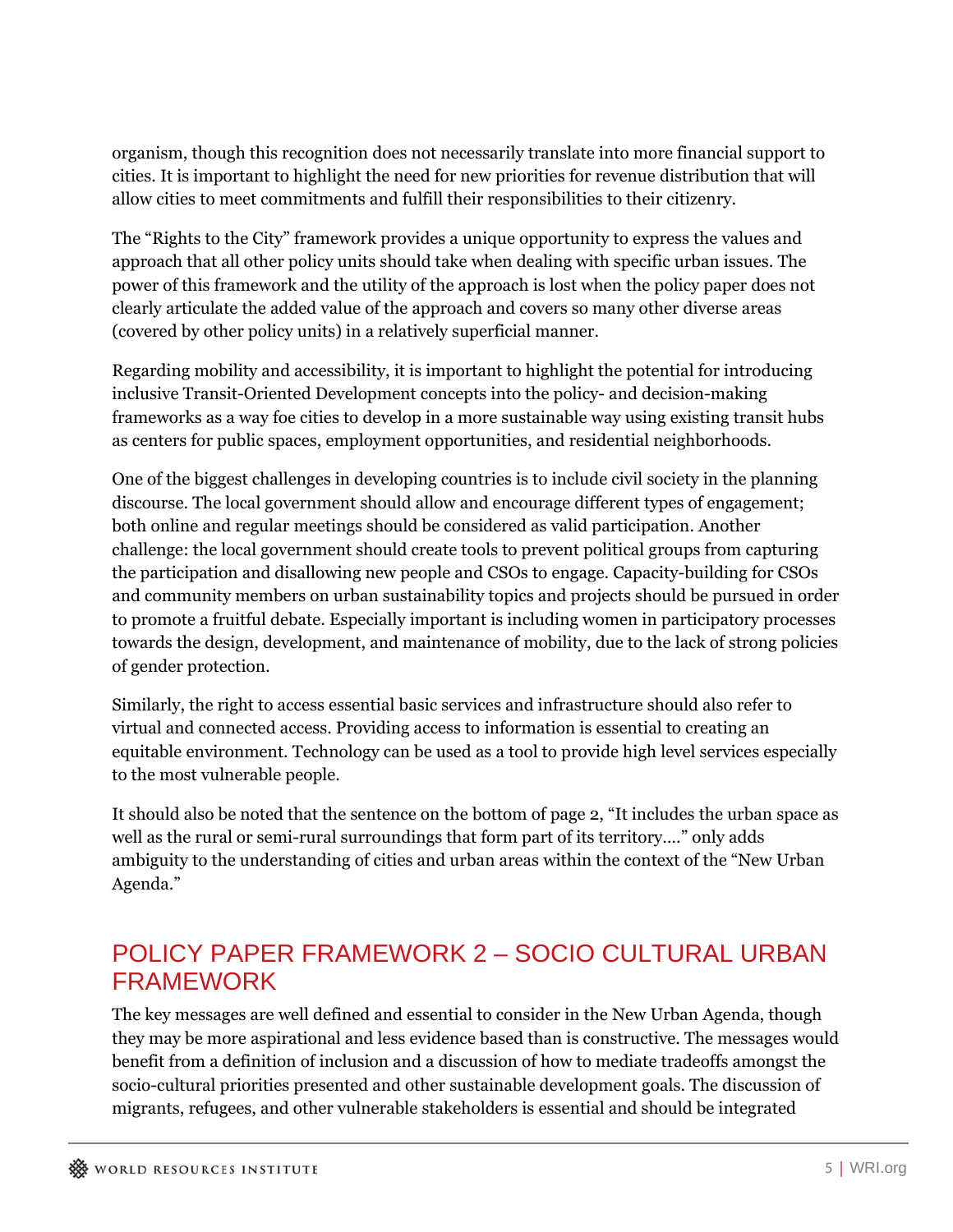throughout the other policy unit papers. The tension between cultural heritage and human rights and the challenges inherent to working in post-conflict and corrupted states are also issues that this policy unit may be best suited to address. It is essential to consider the role the contributions of new cultures and migrants have in urban planning and form and how decisions should consider multiculturalism and diversity. It would be interesting also to explore in greater depth the drafter's assertion that there is a "growing fear of the other in cities and towns."

This Policy Paper could also benefit from a clearer presentation of challenges and a clearer linkage to other policy units. It is unclear how the challenges presented in this policy unit are disparate from the challenges presented by the Urban Governance or Cities for All frameworks. These presentation of these challenges should so be supplemented with suggestions for policies to address them. For instance, it recommends enhancing and developing participation and suggests consultation processes as a way to do so. It is important to move beyond just consultation of citizens and put money towards the institutionalization of participatory processes and get them into law/regulation. It is key to speak to the accountability and implementation of that law – as many countries have mandatory participatory mechanisms in law but rarely are they appropriately implemented or beyond consultative. Moving beyond consultation could look into co-production of service delivery, capacity building of civil society and citizens, and management of vested interests. In talking about 'rehumanizing' cities, the urban design element should be highlighted, as reducing large highways, increasing human scale development, and taking back public spaces can support this rehumanization. Additionally, the paper could benefit from providing references and indicators to the challenges it brings up.

The recommendation to "advocate, assist and reward participatory systems of sustainable urban planning and local government development, which respect laws and regulations, listen to the needs of people (including the powerless and disadvantaged) and reduce disparity between rich and poor" is too broad. It addresses inclusive decision-making processes and then tacks on wealth inequality. These are very different issues and inclusive decision-making does not necessarily mean greater income equality. Similarly, the key action "acknowledge and protect cultural differences as a heritage of urban development" is too broad. The space for such acknowledgement is not identified, and the manner in which acknowledgement and protection are enforced and result in real impact is not defined.

# POLICY PAPER FRAMEWORK 4 – URBAN GOVERNANCE, CAPACITY AND INSTITUTIONAL DEVELOPMENT

WRI finds the Urban Governance Framework to be well thought out with a strong backbone of core concepts, but lacking in several key areas, including accountability in urban governance structures, resource management, open governance, and inclusive stakeholder engagement. Firstly, governance does not have a specific SDG target and as such is considered a cross-cut or enabler across the SDG targets. The Policy Unit rightly lists the many targets and goals that rely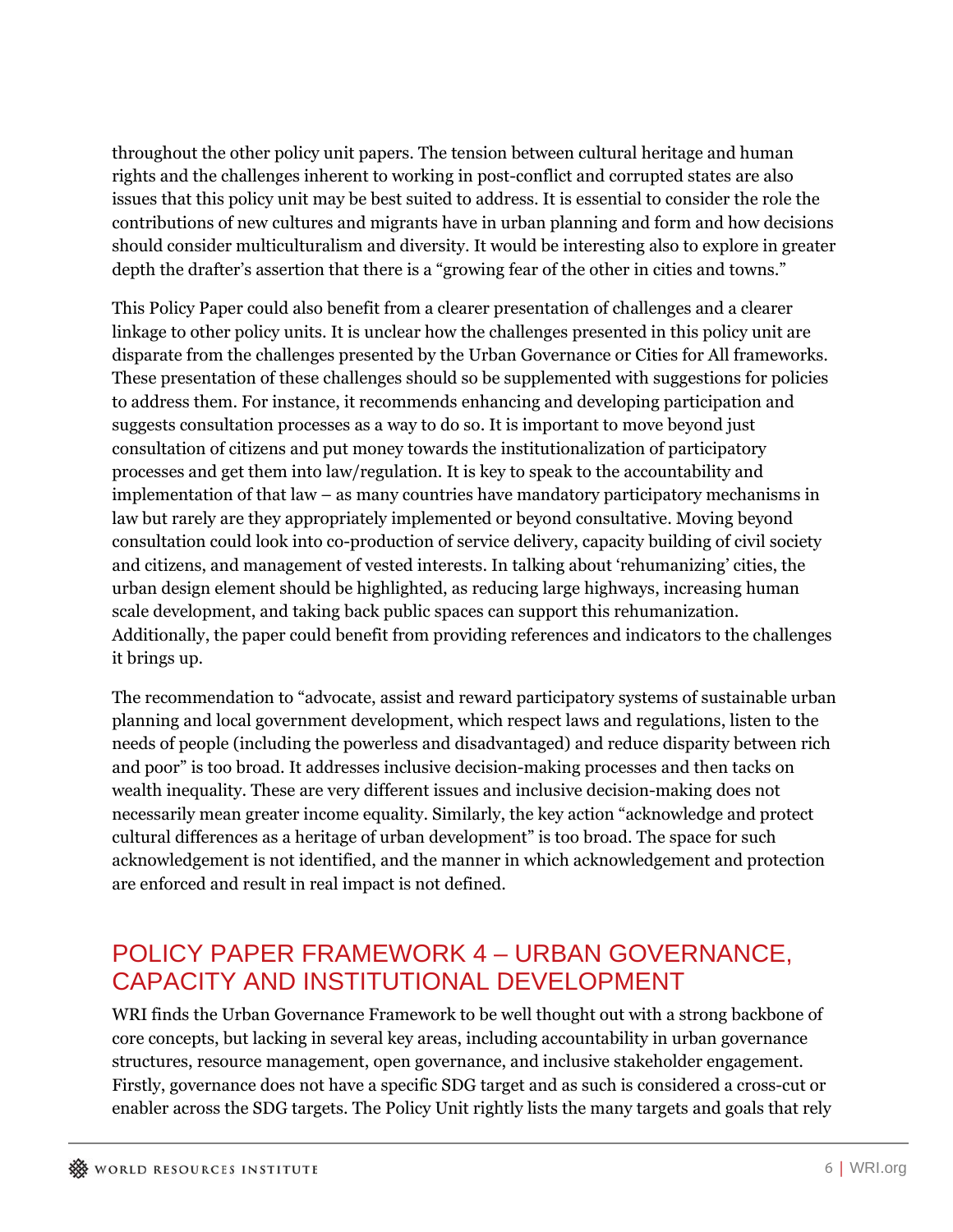on good urban governance however they do not speak to the challenges that are rife in attempting to apply good governance practices across the many sectors and silos evident in the SDGs. Additionally, there is a focus on democracy within the Framework, particularly on page 11. Democracy is not a prerequisite for good governance and should not be placed as a requirement in the priorities.

As acknowledged by the Policy Unit, accountability is a key factor in good urban governance. However, there is a need for all governments to be "open and accountable", not just local governments. With regard specifically to municipal government accountability, there are two types often lacking in cities in developing countries. The first relates to internal accountability: municipal staff of all categories, ranging from managers and planners to accountants and bill collectors often maximize personal gain, rather than the public welfare, which is required from city employees to ensure optimal outcomes for all. The second factor, accentuating the first, is a lack of external accountability. City officials' career and salary structures are not necessarily linked to development outcomes that matter to residents and other stakeholders, which can create the impression that the city officials do not have resident interests at heart.

Measurement for management is also key to good urban governance. This can be addressed in the Framework in a number of ways. First, with regard to resources: typically, cities in developing countries receive much of their investment resources from higher levels of government, and there is no inherent incentive for local governments to seriously mobilize resources using their taxation powers. Cities need to more closely monitor how far development outcomes in their respective jurisdictions match the flow of funds coming into the city. Secondly, data disaggregated around gender, ethnicity, and other demographic factors can be a way to truly evaluate participation and equity across the board.

Additionally, there is an opportunity to strengthen the links between the Habitat 3 agenda with the priorities of the Open Government Partnership, which include open data and access to information, the inclusion of women and marginalized/disadvantaged actors in the participation and equity aspects, the importance of the role of local government actors (particularly within the Habitat 3 negotiations), and civil society engagement and capacity building as a sustainable mechanism for continuity of policy and projects in the urban context. The Policy Unit rightly identifies the need for civil society capacity building but wrongly places the capacity building needs solely on civil society. There is a need for a mandate and capacity building at the subnational government level for city officials to meaningfully engage with civil society.

However, it should be noted that metropolitan governance is not the only way to approached institutional fragmentation. Instead, it should be portrayed as one mechanism for addressing regional inequalities and overlapping/missing jurisdictional challenges. There are concerns with relation to how metropolitan governance can re-centralize service delivery, remove accountability mechanisms from the citizens, and add an additional scale of governance in an already crowded space of institutions. Therefore, the policy unit should consider the challenge not as metropolitan but as "institutional fragmentation" or "institutional alignment of scale of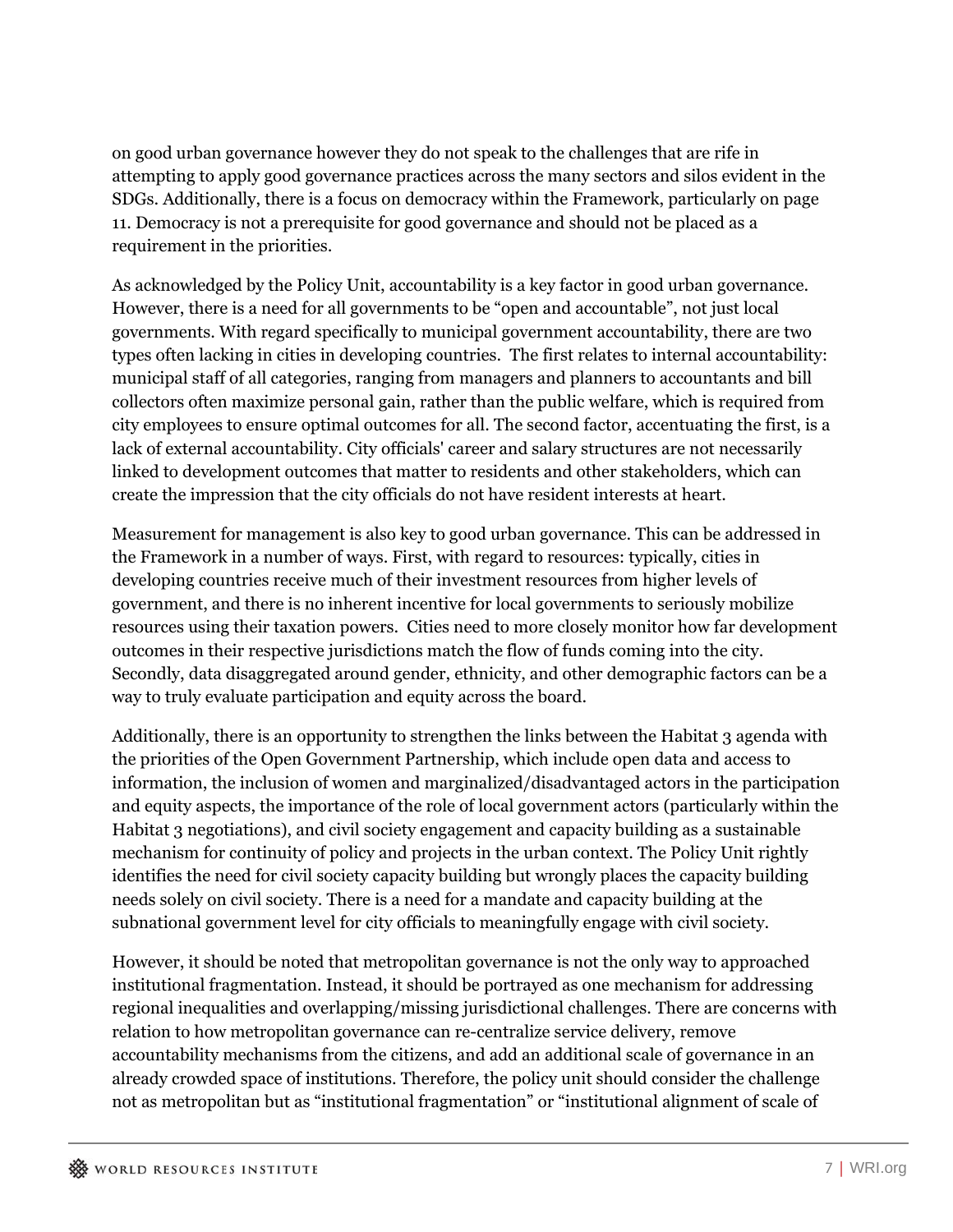governance" as a way to move focus away from the metropolitan authorities and focus on the many opportunities for cooperation and regional planning that can occur.

#### POLICY PAPER FRAMEWORK 5 – MUNICIPAL FINANCE AND LOCAL FINANCE SYSTEMS

Overall, WRI agrees with the primary challenges and priorities set out by the Municipal Finance and Local Finance Systems Policy Unit. Local governments are operating in the context of often constrained capacity-to-act (macroeconomy, national and regional contexts, etc.), and that these are somewhat context-specific. For example, 'rapid urbanization' may not be a universal challenge in many middle income countries (such as Brazil or Colombia, for instance). The paper could benefit from a more nuanced approach and reflect the challenges faced in different contexts; thereby providing a more nuanced assessment of challenges. For instance, how does the municipal finance challenge change in second and third tier cities compared to capital regions?

Specifically regarding revenue sources, the Framework rightly states on page 6 that debt is not a revenue source. Therefore, debt should be removed from the three basic pools of funds that are attributed to cities (along with OSRs and intergovernmental transfers). OSRs could be broken down into taxes, fees, fines; IGTs into restricted/fungible.

We also agree that efforts to implement proposals for improved municipal finance performance must draw on international practice but that policy objectives, reform processes, and outcomes are typically country specific. Indeed, for a strong fiscal foundation there is need to strengthen national, regional, and local policies and systems. Here again, a more nuanced approach to local context would be welcome – the Framework identifies many important priorities in the focus areas but does not propose a hierarchy of measures that would support a differentiated understanding of their relative merits. For instance, "establishing the rule of law" (page 11) is a qualitatively different measure to be implemented compared with a much more specific priority such as "Promoting efficient and effective user fees, subsidies, and other charges" (page 12).

In the section on "Implementation", it would be useful if more detail were provided on the municipal finance-related implications of global processes such as SDG11 and COP21 and the role of initiatives like CCFLA and the Compact of Mayors. It is not immediately clear if these provide adequate guideposts for the area of municipal finance specifically. In this context, municipal finance could be positioned as a means to an end for achieving SDG11 and COP21, but a clearer link could be provided to the specific targets (e.g. "enhancing capacity for participatory, integrated and sustainable human settlement planning and management"). While we agree that "Studying, documenting, and sharing experiences" is valuable, it is not immediately clear how it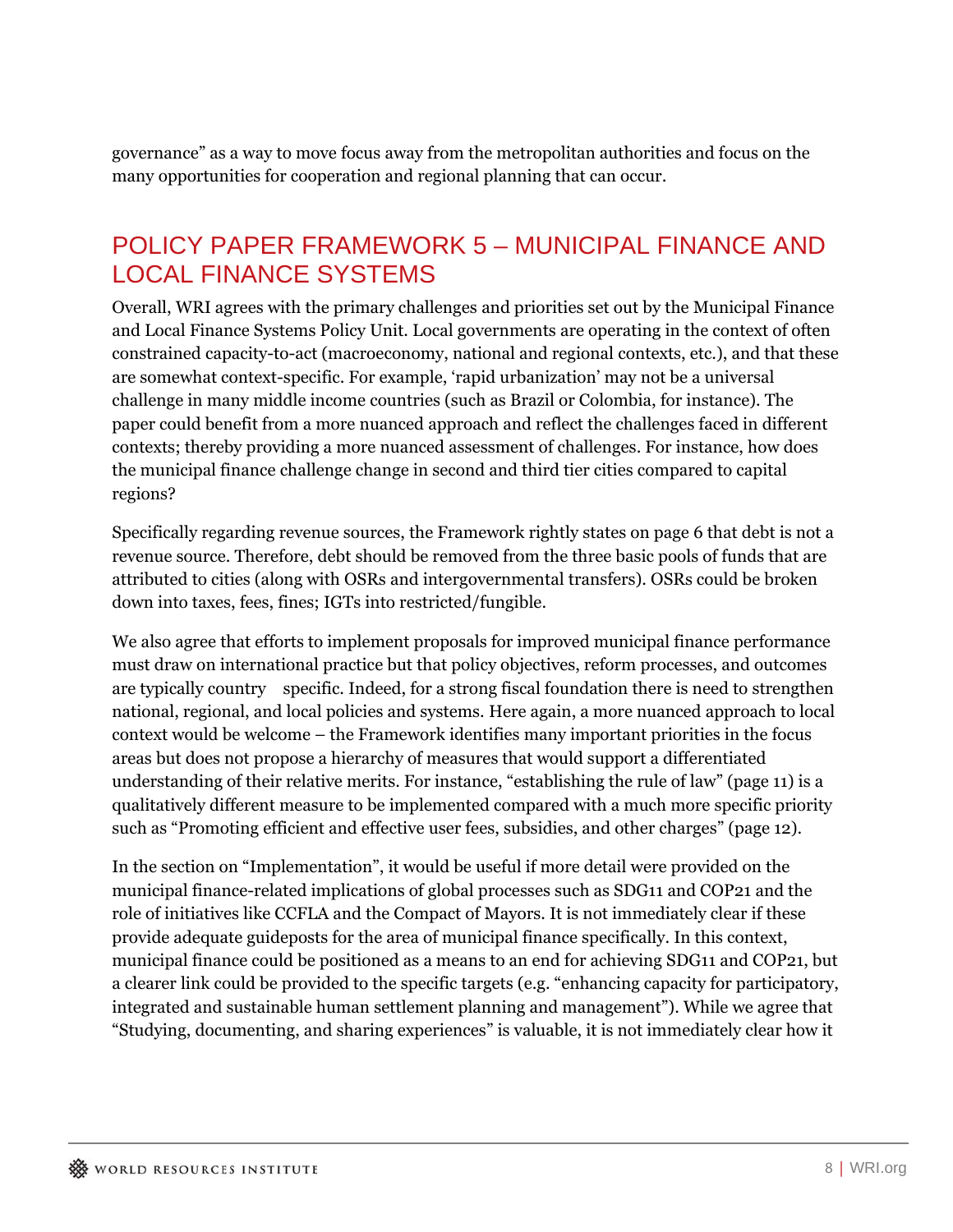can be ensured that changes on the ground take place within municipal departments and city fiscal management.

In the section on "Borrowing", the significant role that both sovereign and multi-lateral guarantees can play in helping cities access finance should be made more explicit*.* It should also be emphasized that debt enhancement should always be accompanied with capacity building.

We would encourage the Policy Unit to make a strong statement on priorities revolving around (at least) the following: building responsibility, aligned incentives, and resilience into municipal finance and local fiscal affairs and cultivating strong relationships with both higher tier governments and the private sector (e.g. institutional committees, chambers of commerce; for the former see also Framework 3: National Urban Policies and for the latter, Framework 7: Urban Economic Development Strategies)

While we strongly agree that healthy municipal finance is essential for thriving cities, we would also like to see a stronger acknowledgement that municipal finance is not an end in itself. Rather, responsible public finances serve to improve the lives of citizens, the performance of local businesses, and slow the increase in environmental impacts.

Where we see opportunities to improve the current framework paper is in acknowledging the diversity of urban experiences around the world and providing more nuance in the different measures that are proposed. Understandably, there is a lot of ground to cover, however to make a stronger statement on municipal finance it would be helpful if the Framework would provide not only an exhaustive list of what measures could be implemented, but also a stronger statement on where these apply and how they might be implemented given significant barriers, in doing so strengthening the link between the Challenges section and the Implementation section.

An additional note on the structure of the framework: The organization into Challenges, Priorities, Implementation and additional focus areas is useful, and it makes sense that these should be "focus areas". Yet, it would be useful if the Framework would somewhere explain to the reader why these headings were chosen and how they were derived. This is because five-six headings can be slightly unwieldy, result in some duplication, and at times risk reading like laundry lists of items. In terms of structure, much of "financial management" seems to fit into "Rules of the Game and Capacities" too. Perhaps they should be merged. If not, there are two major issues currently in financial management that are key to include in rules of the game - citizen participation in budgeting; and general discussion on transparency, accountability, and monitoring. Also, in rules of game, in the implementation section, it would be helpful to mention the need to ensure that financial decision makers understand the policy sector context and vice versa.

While many of the individual bullet points in each of the sections are important, at present the paper does not attempt to draw out a hierarchy of measures; or which measures may be most applicable in different contexts (e.g. devolved vs. centralized systems). A greater reflection of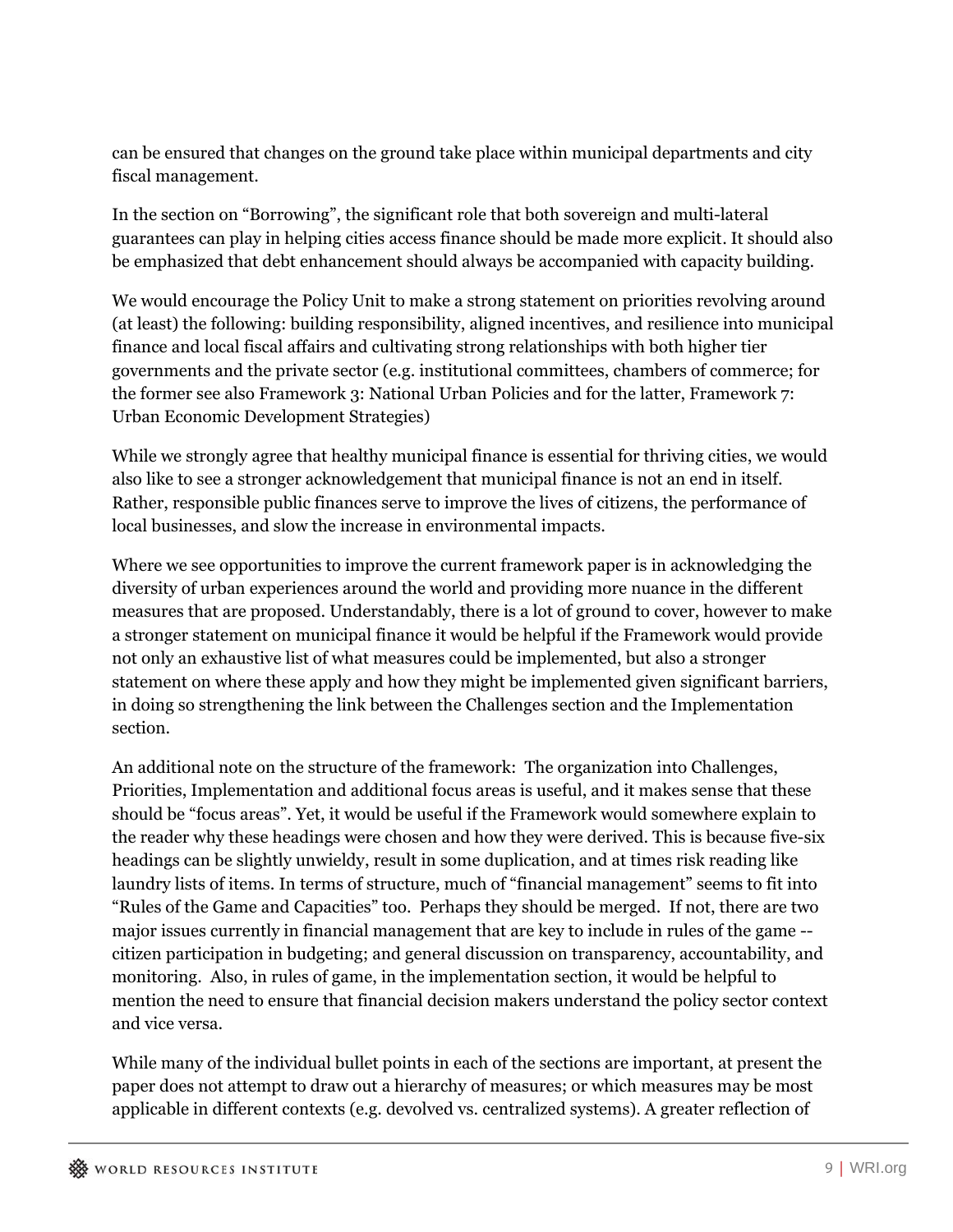hierarchies, relative importance of measures, and applicability to at least a high level distinction of different urban contexts would strengthen the paper considerably. Equally, it would be useful to include a reflection of how the "special issues", which are currently treated separately, could be mainstreamed into municipal finance.

Finally, this paper seems less connected to the Policy Frameworks, but it is a key linkage to move from concept to implementation because of resource needs. Moving forward, the Policy Unit should work to integrate and link to other topics.

# POLICY PAPER FRAMEWORK 6 – URBAN SPATIAL STRATEGIES: LAND MARKET & SEGREGATION

On the whole, this Framework includes many essential issues. It links to the Sustainable Development Goals and integrates well with other topics. It reconceptualizes the rural-urban dichotomy into a continuum and reflects that in institutional structures and relationships. Also notable is the emphasis on the role of reciprocal community in self-help slum upgrading and the emphasis on importance of the function of land markets, including informal land rules and common goods.

As the policy unit addresses the various aspects of sustainable development, several of the directions indicated are universal and logical such as inclusive and sustainable urbanization, participatory processes, environmental protection and social justice etc. When it comes to indicators and priorities however, there is a gap in what cities in the developed world would choose and what emerging and under-developed cities would choose. Additionally, the recommendations could be layered to hold greater relevance to cities at different stages of development. Also notable is a lack of discussion around localized innovations and alternates. Case studies, which would help illustrate the individual challenges and solutions applicable to local contexts are conspicuously absent. This is a challenge across the board in the Policy Frameworks, and should be considered in future drafts of the Policy Papers.

Also with regard to considering local contextualization, universal indicators are often not applicable across board. For example, the city of Mumbai has a per capita open space of 1.09m2. This is considering open spaces that are completely public and are accessible to all such as playgrounds, recreational grounds, parks and gardens, and even promenades and beaches (Draft Development Plan - 2034). If a standard such as a minimum of 9 m2 green space within a 15 min. walking distance is recommended, it becomes unrealistic to achieve in the near future.

While private exclusive land ownership may not be preferable, involving private developers in developmental works should be addressed. With municipalities and development agencies often being resource deficient in emerging and under developed economies, competent and equitable contractual mechanisms could be formulated to attract private capital at reasonable profits.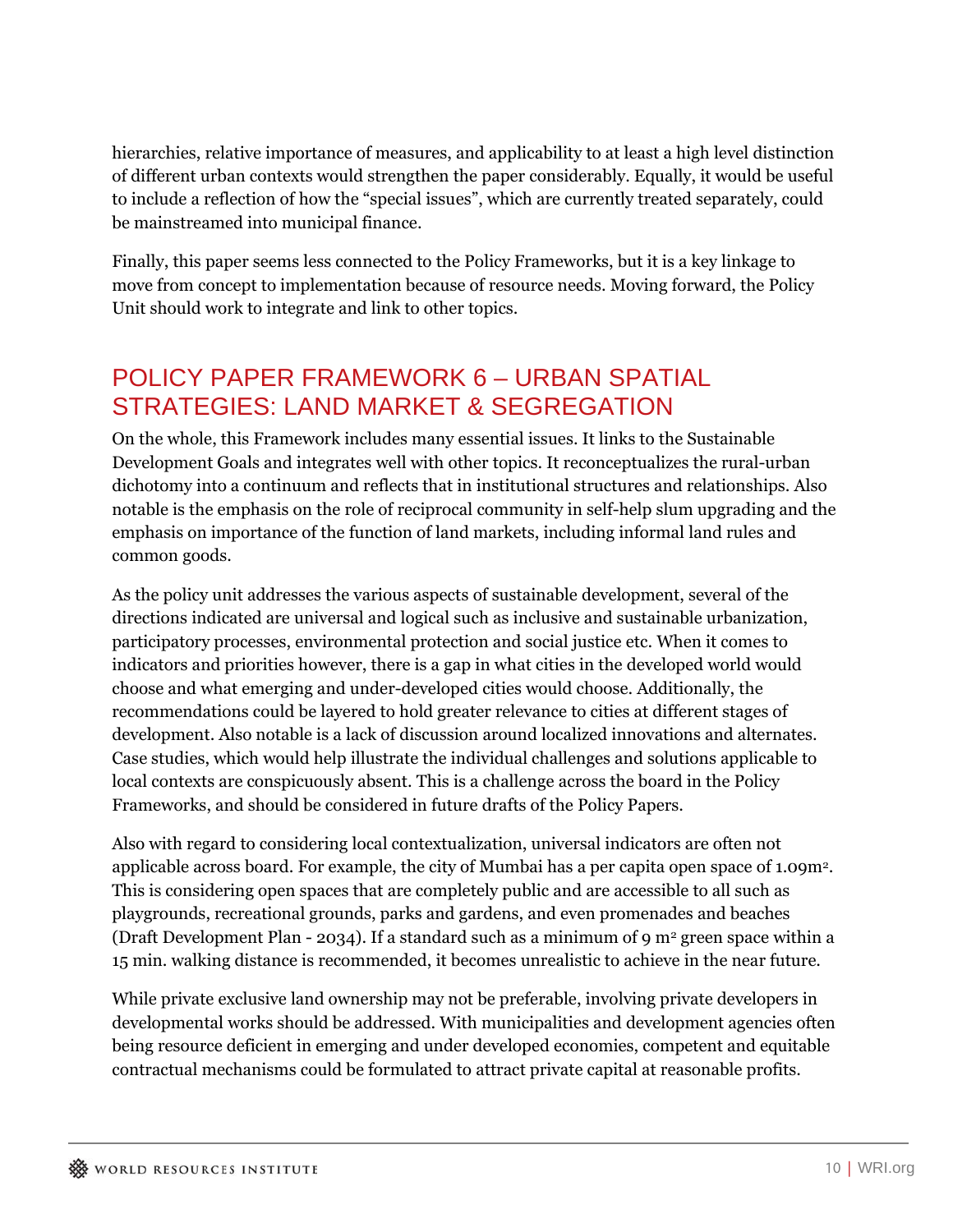Public-Private Partnerships and other alternates could help in city building activities such as the construction of affordable housing and infrastructure etc.

There is a need for alternative land policies in light of market failure, as mentioned on page 16. However it is not just because of land overutilization or underutilization, but also due to information asymmetries which should be mentioned.

Public space has been rightly acknowledged in the Framework but could be further explored around hierarchy of distribution such as size, nature of use, distance and targeted age group. The nature and use of public spaces could also vary at different times and be versatile to multiple uses based on the needs of the community that it serves. Overall, however, public space is overemphasized in the Framework. While it is important, so are other things, and the number of references as well as space dedicated to public space takes needed oxygen from other areas. Insufficient attention is paid to the challenge of horizontal and vertical cooperation within government to align policies on land.

Priorities for spatial planning can vary widely based on stage of development and local context. Capacity and capability, for example, are key priorities in developing countries. For example, in India there is inadequate planning and municipal staff per capita of the population and inadequate technical capabilities. Policy in India does not mandate any kind of spatial or urban design plans at local area scales. These are critical first steps that are needed to enable participatory processes. Participatory frameworks would subsequently need to ensure parity of gender, age, socio-economic status, and other demographic variants.

Another key priority highlighted in the Framework is security of tenure. The rights of landless laborers whose livelihoods are dependent on a particular parcel of land that is being acquired for developmental purposes must also be recognized. Rehabilitation and resettlement components for landless project affected people should be considered in schemes of land readjustment as well, which seems to be one of the policy directives.

WRI sees several key opportunities for improvement of the Policy Paper Framework. A case study approach would better highlight what has worked in a particular context given several other determining factors present in that context. This could be a logical next step to setting out universal principles and policies.

Accessing planned and serviced land for developmental purposes is a critical need in rapidly urbanizing contexts such as India. While the Framework discusses this growth in urban footprint having massive land delivery and management implications, innovative alternates need to be addressed to access land. These include land readjustment such as Town Planning Schemes and Land Pooling Schemes, PPP models, and the use of Transferable Development Rights, among others.

While participatory mechanisms have been referred to in planning process, they should also be employed when it comes to implementation and maintenance of projects such as public spaces.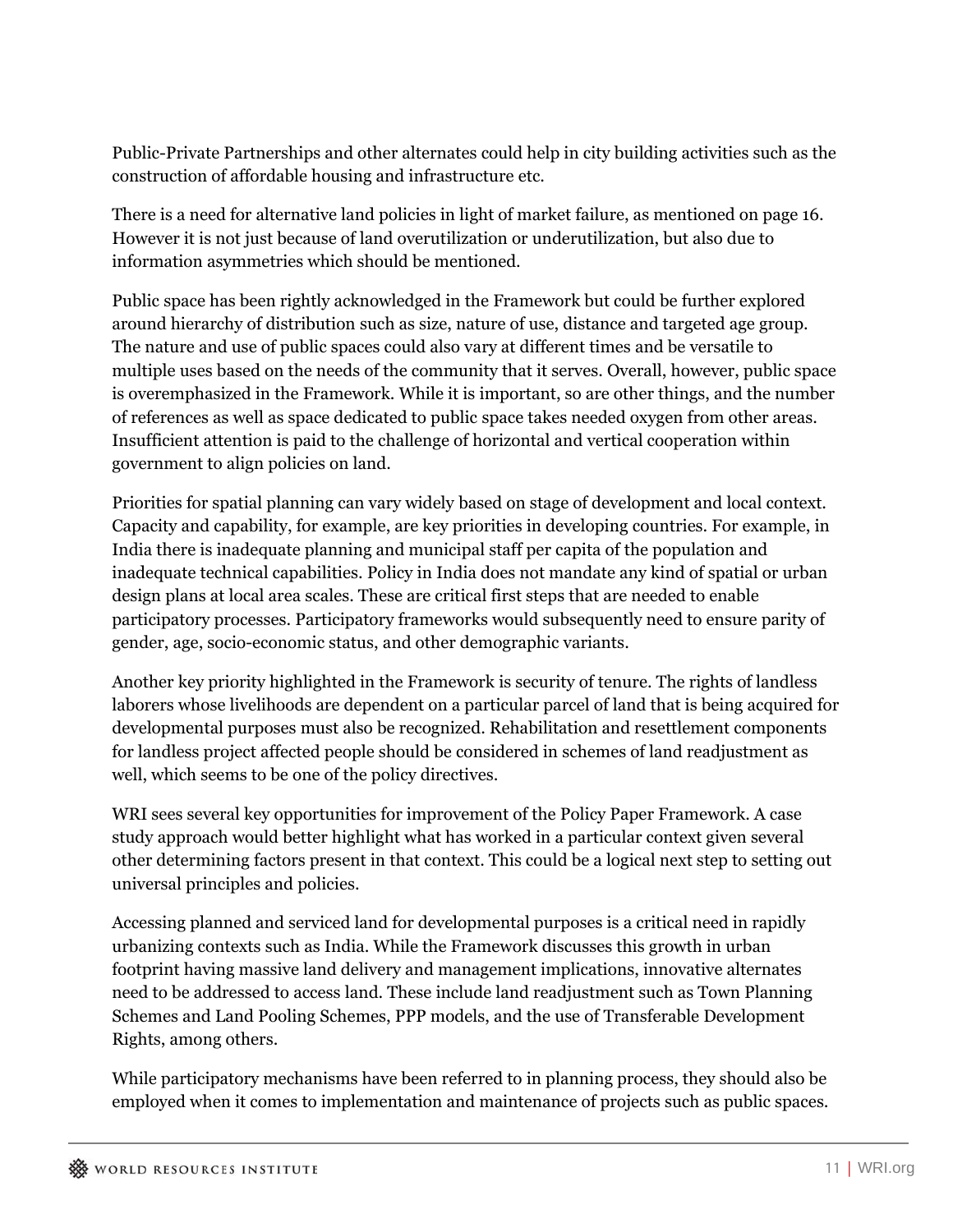Participation can be addressed to encourage community ownership and hence upkeep of the space. Other means of revenue generation should also be explored within public spaces to lessen the burden on resource deficient municipal agencies.

Public spaces should also be viewed as opportunities to house ecological and physical infrastructure as an added layer. Such a provision to house civic amenities while maintaining the recreational nature of the open space will further enhance its multi-functional value and be a sustainable practice.

In the conclusion, it would be useful to focus on guidance; governance, legislative and financial framework for both growing and shrinking cities; and interesting proposal for IP Sustainable Urbanization for follow-up. It would be wise to link these explicitly to tracking the relevant SDGs.

#### POLICY PAPER FRAMEWORK 7 – URBAN ECONOMIC DEVELOPMENT STRATEGIES

The Urban Economic Development Strategies Framework explicitly mentions the other Policy Units and shows the linkages between the issues. However, two issues are overlooked or insufficiently covered in the discussion. First, the discussion on urban sprawl and inefficient land use on page 6 talks about density as a good thing, but then talks about congestion as a negative. This discussion should be clarified, as density and congestion can be conflated by many non-experts. It is suggested that the conversation focus on "connected density" to solve this challenges. Second, the discussion on governance on page 8 should mention alignment of public finance and public sector capacity, as this alignment is a key challenge.

There are several areas that would be well served by increased attention or clarification.

In the introduction on page 9 and mitigation of critical constraints, as well as in effective exploring of synergy and linkages effects, mention should be made of promoting management approaches that value knowledge and their knowledge, which is often missing in prevailing management styles.

When discussing the working poor on page 12, it would be useful to add a sentence reading "upgrading plans need to take this reality into account." The last bullet on the page should add a mention of rental market. Also, helpful to include would be "and other key services" when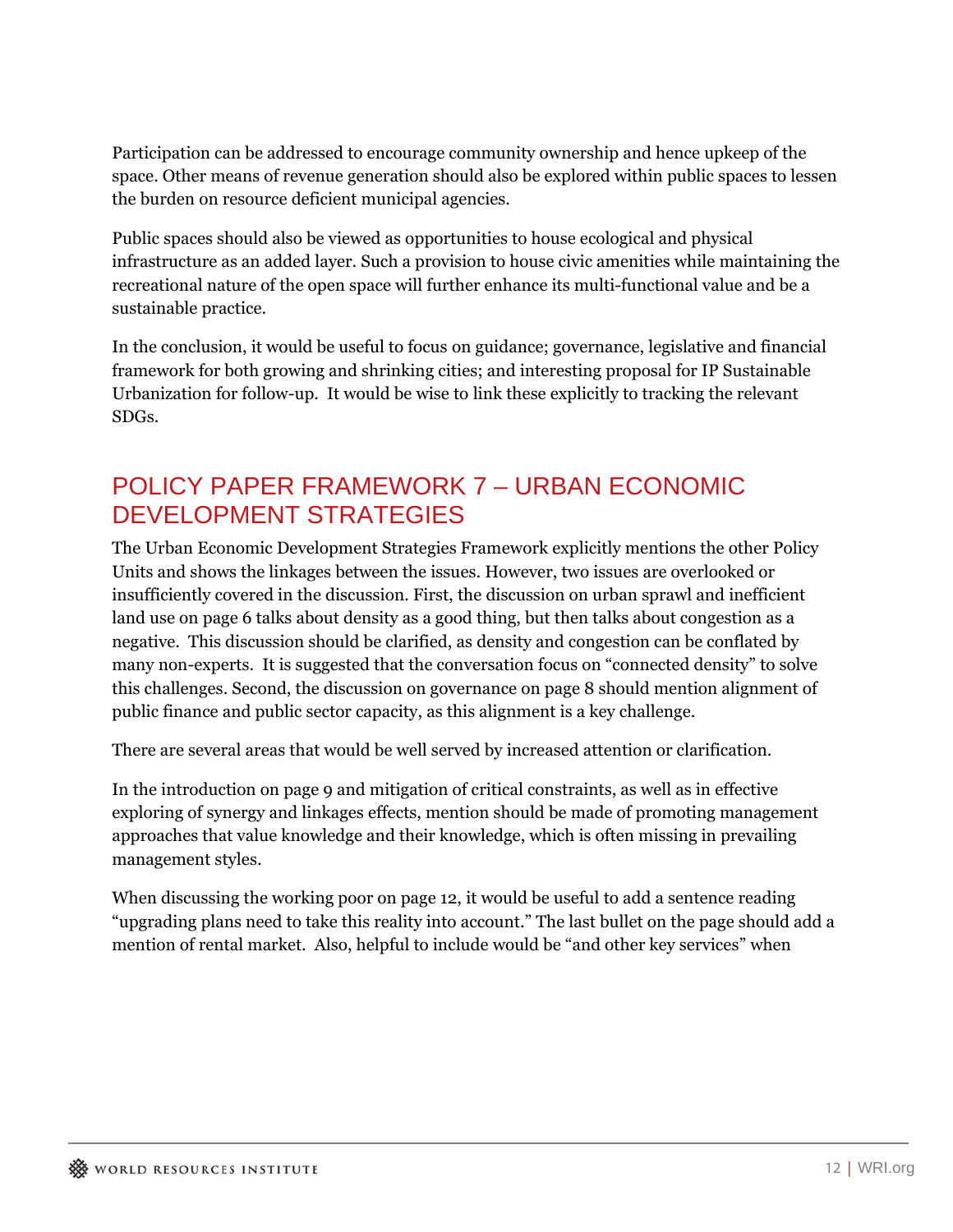talking about proximity to public transport. While public transport is the top priority, proximity to other services to negate the need for transport and enable citizens to walk is more sustainable.

In the discussion on taxation of land values on page 14, it is recommended to highlight the capture of increased value resulting from public investment.

On page 16, increased attention should be given to information sharing with residents and other levels of government and to the idea that some services may be better managed at a regional or metropolitan level than at the local level.

When discussing Compact Cities, the Policy Unit may be well served by referencing OECD, 2012, "Compact City Policies: A Comparative Assessment" in OECD Green Growth Studies series. Increased focus should also be given to connectivity, echoing the idea that "connected density" perhaps would work. Mention should also be made of the provision of more sustainable financial infrastructure.

 Lastly, crowdsourced data and community efforts should be included on page 21 in the discussion on monitoring and evaluation mechanisms.

# POLICY PAPER FRAMEWORK 8 – URBAN ECOLOGY AND RESILIENCE

This Framework approaches resilience from a holistic perspective. It appreciates the interactions between livelihoods, wellbeing, natural ecosystems and socio-political drivers. It could be well served by greater emphasis on the role of distribution of resources and social equity, and how these factors contribute and maintain social inequality, which ultimately drives vulnerability. Adequate trainings and capacity building efforts will enable different stakeholders (i.e. private, public, women, the elderly, the marginalized, indigenous peoples, civil society etc.) to engage with the knowledge and institutions thus created.

Additionally, the Framework has a very wide scope, with many challenges and opportunities and next steps listed. However, not all are directly related to the overlap between urban ecology and resilience, and thereby the document loses its ability to have a focused impact. For example, under 2.b.4. "Planning", items i, vii, viii, ix and x are more specific and critical to urban ecology and/or resilience than the others, and if these were more focused, the document could be more helpful. Clarity could also be used around the two central topics of the Policy Unit; the Framework makes the case for the overlap between urban ecology and resilience, and while these fields do have overlapping characteristics, not much has been included about what is overlapping and importantly, what is not – and this is also not reflected throughout the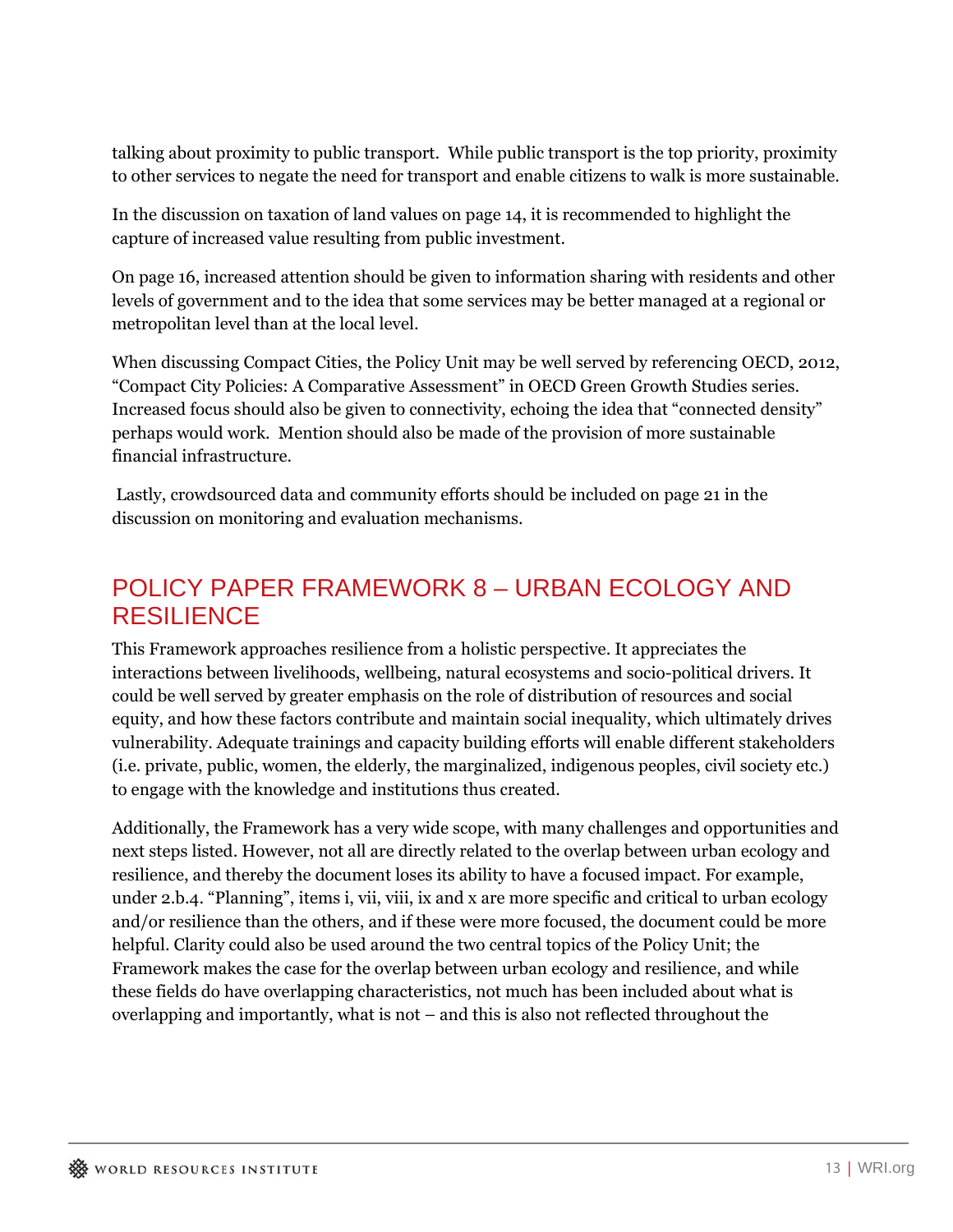document. There are many points covered in the paper that don't reflect his overlap, for instance references to resilient infrastructure.

The Framework would be well served by taking a longer term view or the urbanization process and its associated resilience challenges. There is little mention of long time horizons in the document, which is a critical issues for both ecological improvement and resilience building, especially considering incentives and monitoring over a long time horizons. The document seems to idealize urbanization a little, and portrays it as a very structured and malleable process when it is in fact a very uncertain, organic process. The recommendations and list of key transformations would improve if they reflected the organic and uncertain nature of urbanization. Urbanization is driving two phenomena world over—one, the migration of rural people to urban areas, and two, rapid expansion of urban areas into existing and self-sufficient rural landscapes. These trends are resulting in a massive capacity gap, where rural migrants/ residents are required to develop new skills to take up urban jobs, or improvise their livelihoods to continue their rural livelihoods, but in more resource efficient ways. Similarly, planning institutions and administrative capacities need to be augmented in small cities to enable sustainable and resource efficient urbanization.

Data that can support resilience building is also a critical need, but ultimately resilience requires a shift in attitude and mindsets, which data can help inspire. There needs to be a mix of incentives, mandates and awareness building to elevate the importance of resilience in urban planning and policy making. There is also a need to highlight the importance of a robust monitoring, evaluating and learning process to continuously improve the planning and implementation process in cities.

There is an opportunity to highlight the role of retrofitting as a strategy to transform cities. The introduction mentions that "seventy percent of the urban infrastructure that will exist in 2050 has not yet been built, so there is a significant opportunity to create new urban landscapes". It is important not to omit the role that retrofitting existing structures has to play, as this strategy especially creates benefits in temperate countries. In mega-cities that are rapidly expanding into peripheral rural landscapes, planning institutions assume a largely urban vision for rural settlements invested in primary, climate dependent livelihoods. To enable a sustainable and equitable spatial transition from rural to urban, planning authorities need adequate capacities to plan for rural communities that are resource dependent, socially and economically weaker, and live in fragile ecosystems. Hence, addressing the capacity gap at the rural-urban interface to plan for urban transformation is essential.

The vision section that precludes the list of challenges is very comprehensive and provides a great vision for our Future Cities. It could be strengthened by highlighting the opportunity for passive design, ecological technologies (solar pumps, solar heating, rain gardens, and rainwater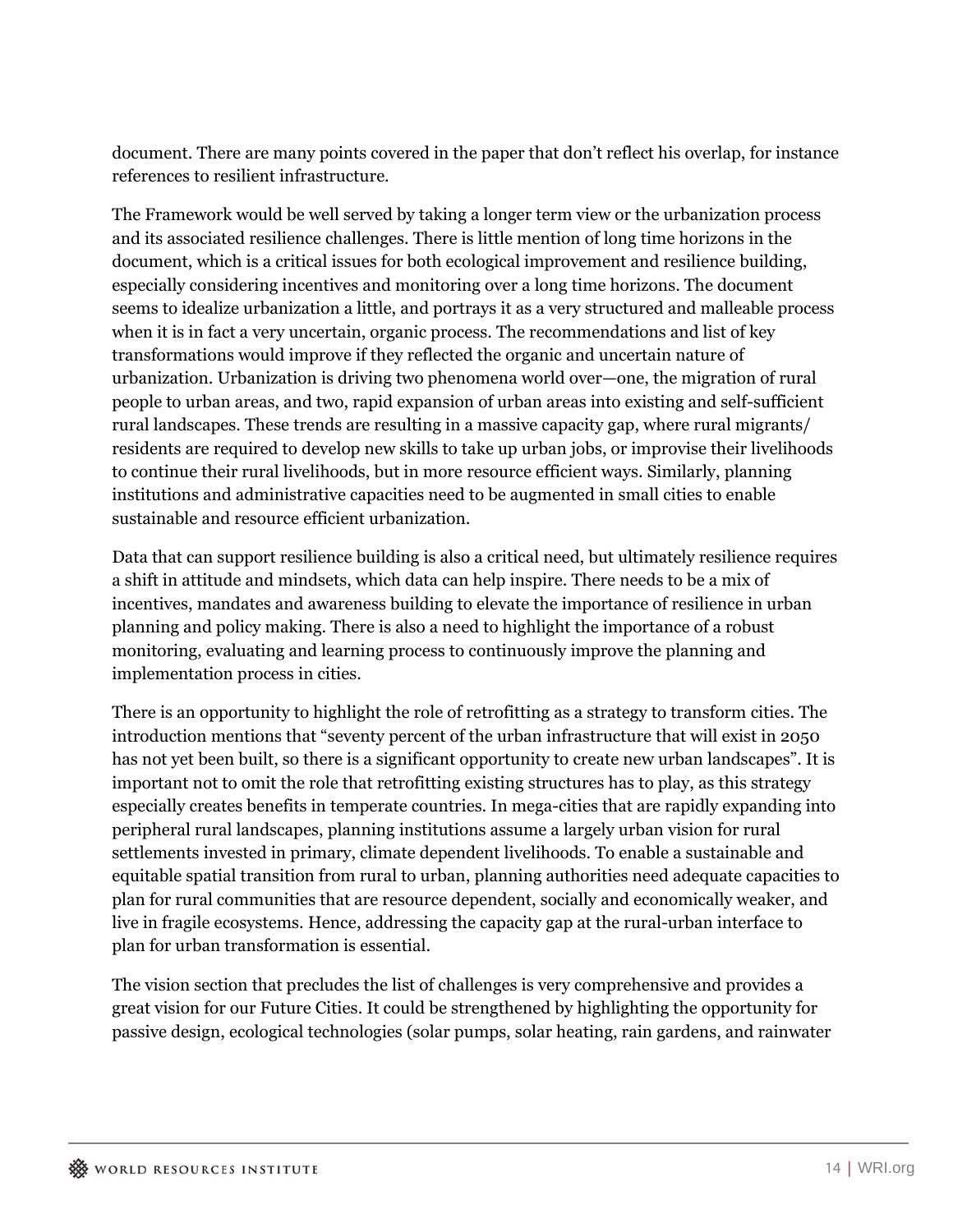#### harvesting), and zero carbon design, i.e.: *"The future city should aim for zero carbon design and integrate passive technologies."*

Overall, WRI agrees with the key challenges areas identified but finds that Financing as a key challenge was missing from the list. As mentioned above, it is also unclear if this document is supposed to cover only those challenges related to the overlap between urban ecology and resilience, or all challenges related to both. It seems to be the latter, in which case there are so many challenges identified that they need to be prioritized in order to make progress in a systematic way. Not all the challenges (and opportunities and recommendations) can be implemented at one time, and the paper would benefit from prioritizations and/or sequencing. Prioritization is also important because there can be trade-offs (e.g. point i under Vision: a city may not be able to simultaneously address long-term economic development, social equity and environmental quality to the same degree).

To implement an 'ecosystems oriented approach' key livelihood resources (natural, physical, social, human, financial, and political) should be identified, impacts of climate change and unplanned urban development on these resources should be quantified, and relevant resilience actions should be mandated. As cities continue to grow in area and density (due to natural growth and/or migration) planning authorities should be required to adopt an urban environment management approach addressing natural environments (coastal regions, lakes, rivers, alluvial cultivation belts, forests, and hilly terrains), infrastructure provision (transport, housing, amenities, and communication), and essential livelihood resources (food, water, soil, markets, labor, and finance). This is possible with adequate interdepartmental coordination, community participation, and capacity building at all levels.

Section 1.b.1 (Governance) does not adequately address a key challenge facing developing countries and emerging economies, namely that of corruption and weak institutions. Public perception and trust in government institutions is extremely low. As a result, perception of environmentally-positive policies can be tarnished by a poor governance track record. For example, this is a particularly relevant governance challenge facing Brazil. While Fernando Haddad, the current mayor of São Paulo, has implemented an array of pioneering urban policies that have transformed the city's urban mobility network, his party's huge corruption scandal the big oily (*Petrolão*), has set the public against any action taken by him, simply due to his membership of the Worker's Party (PT).

A further governance element is the lack of credible, high-quality data that can accurately inform policy decisions. In Brazil, data is not always public nor open, and many third party service providers, such as municipal bus companies, do not always make key data public or hand it to the authorities. What is more, many municipalities in Brazil lack the hardware to correctly collect, store and analyze data.

Section 1.b.2 (Policy): These were also comprehensive. To make them even more relevant to emerging economies, the Policy Unit could opt to include the lack of a clear, transparent and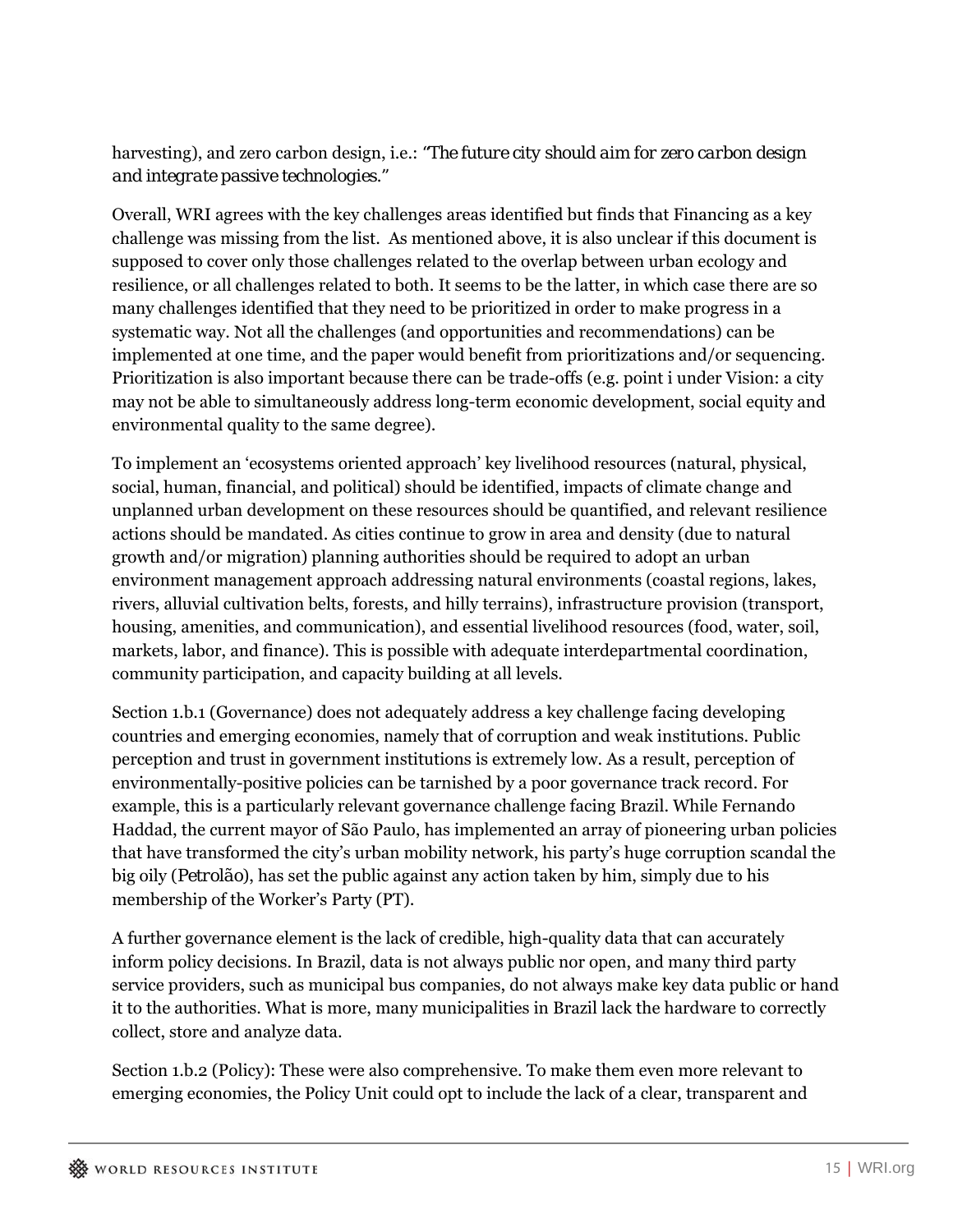well-communicated/accessible policy development process. What is more, many policies are not well-informed by research and evidence and can be influenced by industry standards and needs. For example, at the height of the state's worst drought in history, the state government of São Paulo passed a new law that would increase deforestation along water sheds, which would invariably contribute to a worsening drought, to the advantage of agribusiness and farmers.

Section 1.b.3 (Capacity): These were well structured, however there is space to explicitly address that environmental concerns are not a priority issue when basic needs are not met. In São Paulo, ecosystems are being compromised to build social housing at large scale, thereby killing off vital water spring sources and green space. Further, municipal planners and staff do not always have strong knowledge and skills in environmental and ecological issues.

Section 1.b.7 (Culture, livelihoods and consumption) is good overall. The Policy Unit could consider including the importance of social cohesion and the municipal's opportunity to create more cohesive societies. It failed to address the impact of crime and security, which can be a huge limitation to create public spaces and green areas (as these would require greater investment in security in a country with higher crime rates like Brazil). While a clear process for top down planning from – regional, city, to local scales – is well developed and already being implemented, a formal process for bottom-up planning needs to be co-developed to ensure community concerns and local aspirations for safety, security and overall resilience are addressed by the planning process.

The Policy Unit could also consider specifically highlighting how the linear consumption pattern (extraction, production, shipment, usage, discarding of products) creates significant externalities (waste, pollution) and downward pressures on environmental resources. It is important to underline that common industry production processes are a key source of environmental and ecosystem degradation.

In general, Section 2.b.2 (Policy) focused sufficiently on the short-term urgency of rendering society and the environment resilient. However it did not make a sufficient link to how policies will not only help urban communities and ecosystems recover, but also continue to flourish. The Policy Unit could consider how policies will link to sustainable development and contribute to create socio-economic opportunities and drive down social inequity and create social mobility in the context of climate change.

Section 2.b.3 (Capacity) is in general very comprehensive and could benefit from a further bullet point on investing in key existing institutions, in particular the civil guard/defense, emergency response and public health agencies. Urban and urbanizing settlements have existing adaptive capacities and technologies to manage contested resources, climate uncertainty, disaster risks, and extreme health events. These capacities and the kinds of technologies must be mapped, understood, and augmented instead of resorting to new technologies that are not native to the area. For example, water scarcity and unequal access to clean water has always been a challenge in Indian cities, especially in urban poor communities. Residents often have informal or formal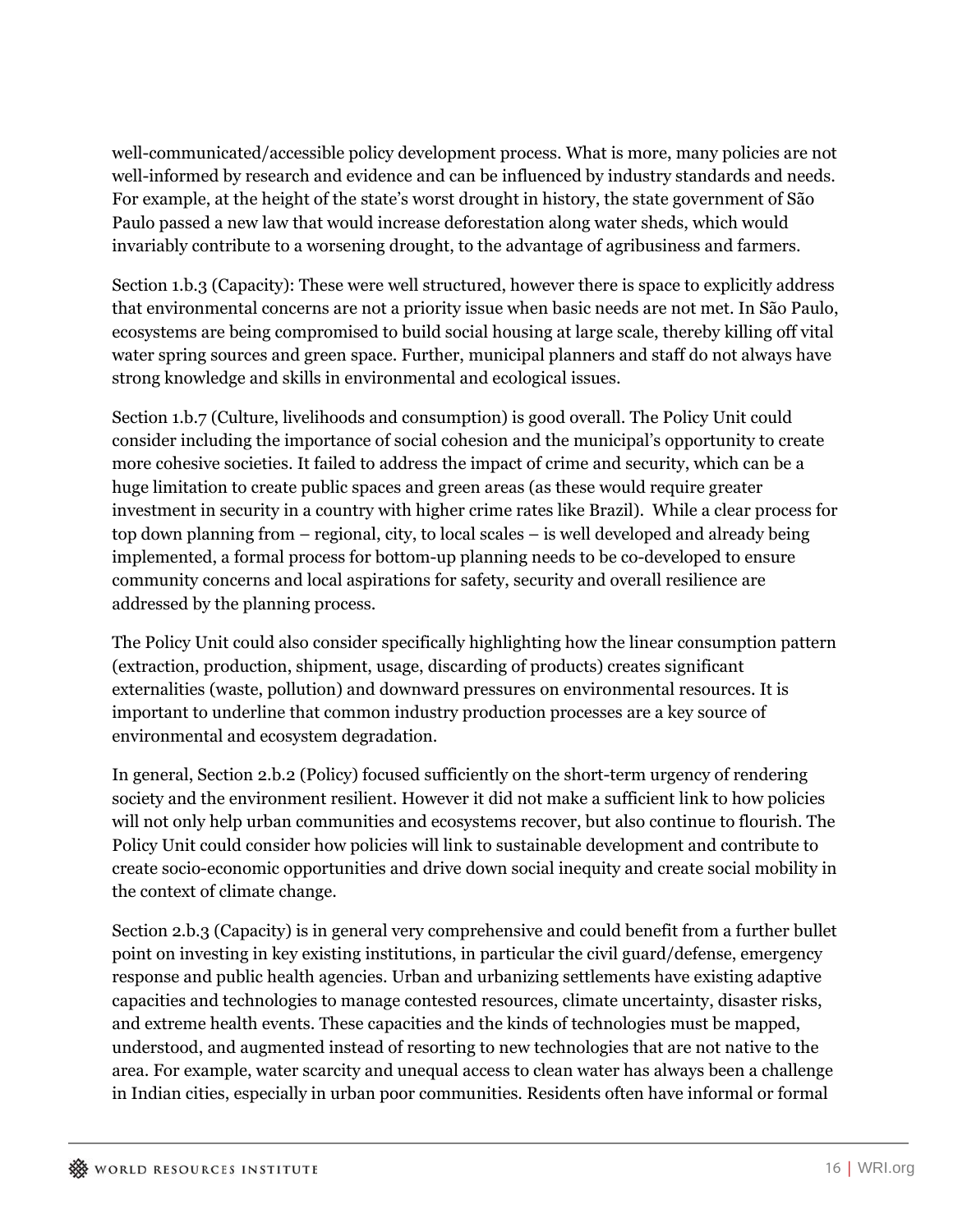means to access water through political, religious or market linkages. Moreover, engineers in the water department who actually work on the ground with communities and technicians understand the existing infrastructure, its challenges (or deficits), and have the ability to inform reforms to augment the existing system of water provision. Hence, capacity building trainings or new technological innovations must include ground level actors, their recommendations, and their ease of adopting/ adapting to reforms.

Priorities stated in this policy framework cover the necessary indicators of sustainability, resilience and urban ecology, and are focused on clear goals, commitments and actions. However, it would be useful to elaborate upon the capacities gap within the governance sector, specifically highlighting the need to build both urban administrative capacities while inculcating a culture of respecting and working with rural aspirations. For example, in India administrators and bureaucrats mostly receive their training in remote rural villages and are transferred to complex urban environments with extremely high densities, and resource and capacity deficits, resulting in gaps in urban environment management. Hence, urban administrators should be trained in urban areas exposed to different urban conditions and challenges.

Conversely, municipal planners and engineers treat natural resources like lakes, rivers, and rivulets, within city limits, with hard concrete edges building 'urban parks' around water edges. These often result in a contamination or drying up of these water bodies. Since city dwellers are serviced with piped water the contamination of these sources doesn't impact their lives as devastatingly. Urban villages within the metropolitan region are highly dependent on their natural water resources for their life and livelihoods; a similar treatment to water resources in urban villages inhibits their resilience capacities making them more vulnerable. Hence, planners and administrators need to develop a sensitive approach towards urban ecology management in rural and urbanizing areas to conserve livelihood resources for dependent communities.

Section 2.b.8 (Culture, Livelihoods and Consumption) has the potential to address the opportunity for cities to stimulate innovation and entrepreneurship. For example, this section could address the role that cities have to play in encouraging a sharing economy (through shared transportation, for instance). The role of job security and employment should be addressed as an important driver to create resilient and cohesive communities that respond well to shocks and are able to recover quickly.

Some additional notes and recommendations that may improve the impact of the Policy Paper:

- There are multiple institutions and agencies that constitute a structure of governance in cities, and metropolitan regions. Integrating civil society members, parastatal agencies, religious and community groups, and political parties into the process of conceptualization of projects and resilience strategies, will enable faster and long-lasting decision making.
- The crux of this document is the Key Recommendations, and it would help to better understand what an "enabling framework" applicable to all cities would really look like, and how it could be implemented across cities globally.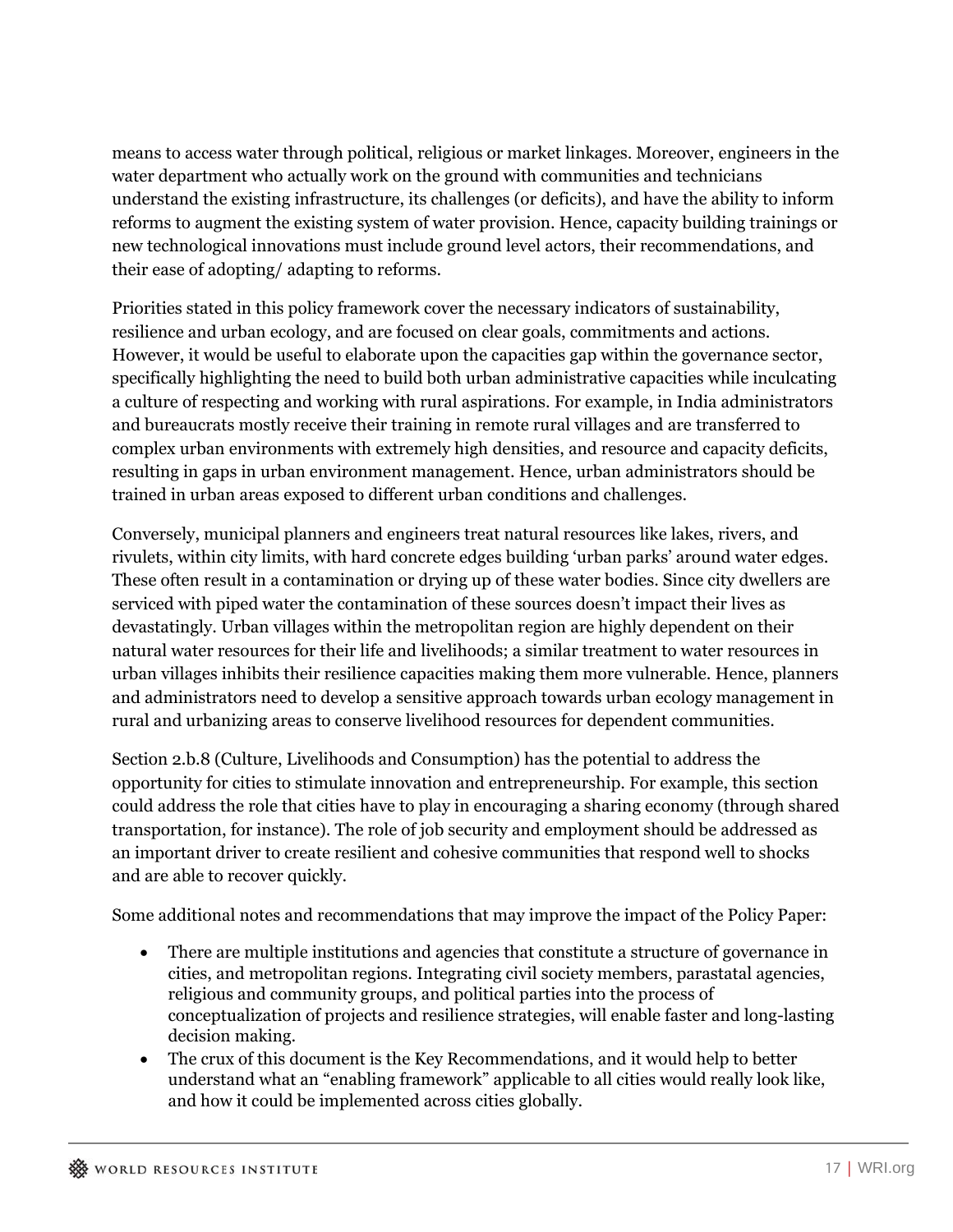- Section 2.b.4 (Planning) omitted the need to integrate climate data and risk assessments into urban planning.
- Much more action at the city level is occurring and the document notes that "ex ante evaluations for interventions to identify expected and unexpected, direct and indirect impacts" should be done. It is especially important to note that the "additionality" of adaptation benefits are harder to prove, and the discussion of whether interventions that have climate co-benefits are adequate (versus adaptation interventions with other cobenefits) is an important one to have.

#### POLICY PAPER FRAMEWORK 9 – URBAN SERVICES AND **TECHNOLOGY**

The Transport and Mobility section rightly emphasizes the role of public transport, walking and cycling, as well as the compact development that can help facilitate these modes. WRI supports the embrace of the sustainable modes of transport, as our research and work shows that they can reduce emissions, reduce road fatalities, foster physical activity, reduce exposure to air pollution, and improve overall quality of life when they are of high quality. It would be useful to also include walking and bicycling in the general policy statement on page 10.

This, however, presents a challenge to cities to actually provide high-quality public transport, walking and cycling infrastructure. We suggest that the role of high-quality sustainable mobility infrastructure be emphasized, particularly by editing the following bullet point as follows: "prioritize sustainable modes of transport, by supporting higher quality public transport, walking, and cycling infrastructure and services, and manage the demand of private motorized transport (sustainable urban mobility plans)." By higher quality, we mean safe, secure, efficient and well designed to address citizen mobility needs. If "non-motorized" transport is to be a priority, we may need to call it as it is, walking and cycling, as this is largely the two modes that make up non-motorized transport.

It should also be noted that in many low and middle income countries, residents already have access to public transport, either in the form of jitneys or are captive walkers and bicyclists that would otherwise prefer private motorized modes or improved public transport. Cities can explore the practical use of tools, such as mapping informal transit routes, to help measure access to public transport, as well as improve it to better serve residents. When discussing the informal sector, it is essential to include the concept of placing user needs first, as attempts to improve the informal sector often ignore that the ultimate goal is to provide good quality services to the user.

In order to promote the full range of sustainable mobility, it will be necessary to shift financing and create new financing mechanisms at the local, national and international level to allocate resources toward high quality public transport and particularly walking and cycling facilities. In the section on "adequate funding," it is recommended to add "consider the role of national governments in enabling conditions and providing direct finance, as well as international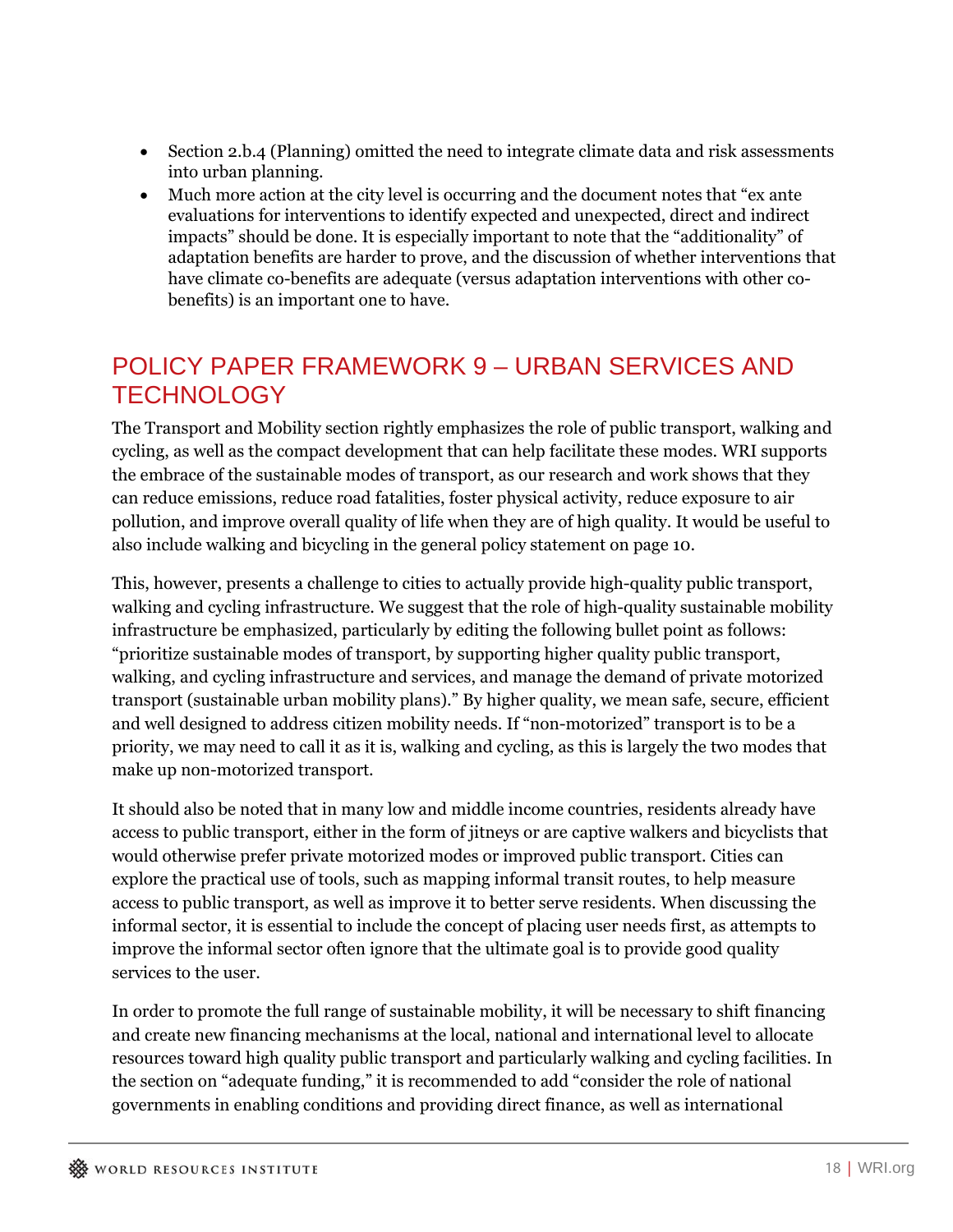funding mechanisms". It is unclear what is meant by "and also indirect beneficiaries," as taxpayers are already taken into consideration. One solution put forth is that national governments can enable local authorities to collect funding from demand management mechanisms and charging externalities like congestion, air pollution, and traffic incidents.

We also reference the growing challenge of motorcycles to sustainable and safe mobility. The ITF indicates that regions such as Africa and Latin America will experience very large increases in motorcycle fleet sizes, with Asian cities also with already (and still growing) fleets (ITF Transport Outlook 2015). This poses a significant challenge to the above goals, particularly in competing with public transport and bicycling, as well as posing a grave road safety trend. Local, national and international governments will need to understand and address these issues.

It is also important to include within the text "coordination beyond municipal boundaries through the creation of adequate planning, regulation, and oversight mechanisms for urban connurbations".

In the section on Public spaces in the "urban services" framework, on page 14, it is suggested to include the context of how cities can provide public spaces to residents, from the need for identifying public space inventories and planning for a range of resident needs and public space types. For example, most public space planning today involves mapping the inventory of spaces a city has in order to identify how it can improve the system, as well as compare to other cities. In addition, value has been found in a range of public spaces, from the ecosystem services and interface with nature found in natural areas and large parks to the vibrant activities found in central squares to the recreational value of neighborhood parks and playgrounds. Therefore, we suggest to add the following:

- Establish inventories, preferably in GIS, that can be used to assess where public space is being provided and where new spaces can be created as well as how cities can use existing spaces (e.g. schoolyards or excess street space) as public spaces available to all residents.
- Aim to provide a spectrum of public spaces available to residents and fitting to residents' needs and desires, from natural areas and neighborhood parks to plazas and sidewalks.

# POLICY PAPER FRAMEWORK 10 – HOUSING POLICIES

Overall, this paper is a well-conceptualized, comprehensive approach that takes into consideration pertinent elements to build an argument/align with the 'Cities for All' concept. It provides wonderful linkages to important issues covered by other Policy Units, and eloquently shows how essential the linkages are for effective policy and progress. There is good focus on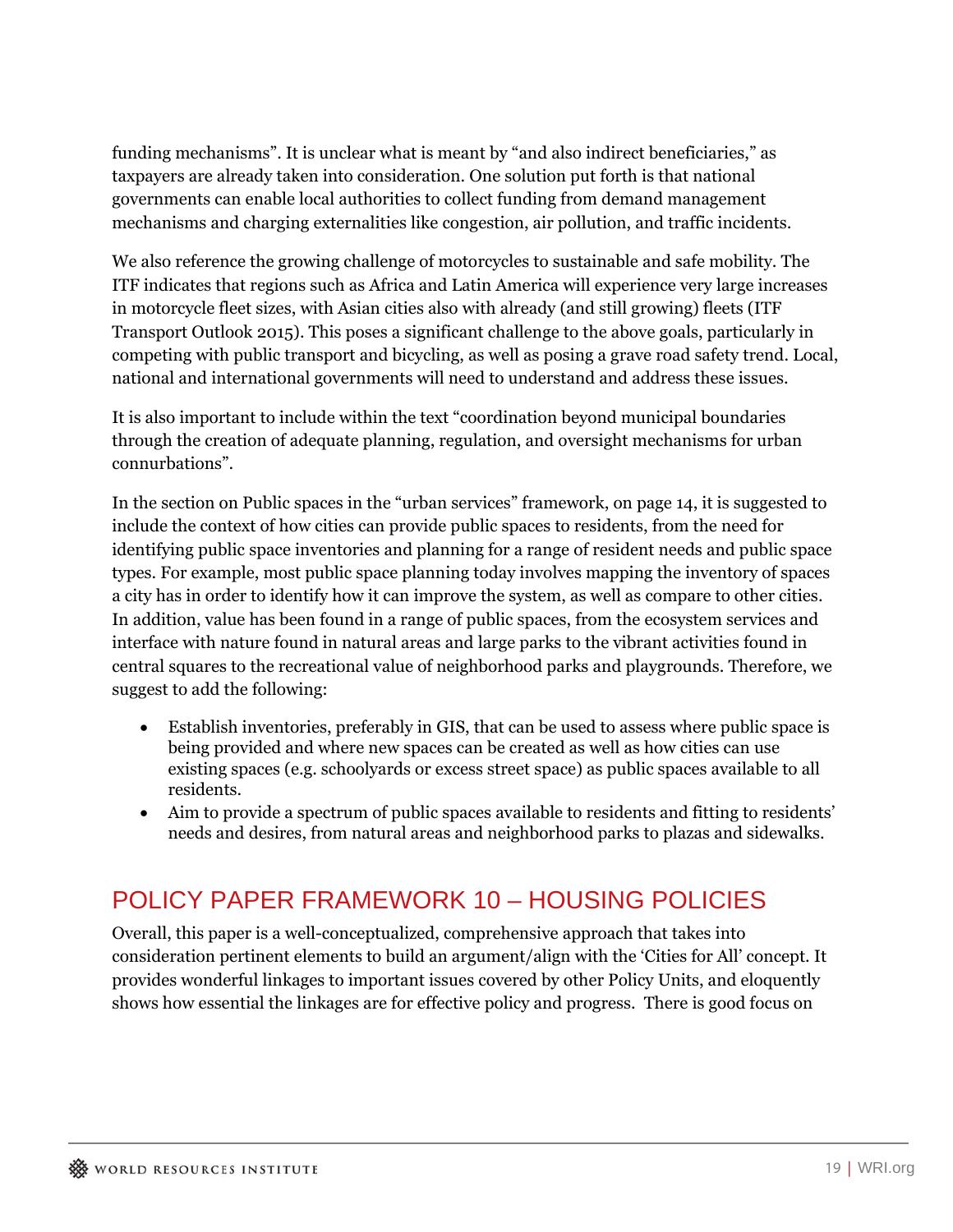the most vulnerable, which is essential to equitable, sustainable cities. It also shows progress on attention and awareness of the issue, while not downplaying the need for significantly more.

The biggest factor missing in the challenges section is the link of housing location to connectivity. While the paper says that "accessibility to services" is important, the indicators don't seem to link to those services, and transit (which can provide access to other services) is not mentioned at all. Additionally, pointed focus on infrastructure and energy seems to be lacking and need to be included as they are very crucial interlinks to the provision of affordable housing, especially in the developing world.

The "habitability" discussion is especially useful, mentioning the local of social housing, and the budget shortfalls that impact housing. The discussion on density could be strengthened by talking about "connected density" as it just mentions density within the accompanying services that makes density work.

In the discussion on housing affordability, the role that insufficient development of mortgage market has played in the growth of informal settlements is overemphasized. While it is one part of the story, it certainly is not the whole story. The figure on page 8 stating that the mortgage market accounts for just 1.5% of mortgages worldwide lacks context. It is unclear which mortgage market is being referred to, and it is illogical to state that mortgages, which are the items under discussion, are only part of the mortgage market. Additionally, that figure is not found in the referenced text.

However, the discussion of incremental housing, social rental, the challenges of high eligibility requirements for low income potential purchasers, and the focus on security of tenure are welcomed and useful.

While the Framework covers the key challenges of affordable housing well, its perspective seems rooted in academic references that perhaps do not reflect country-specific challenges. For instance, the specific legal and financial complexities of India are not very clearly reflected in the Framework. Conflating the challenges in Latin America with those in the India may not be accurate or desirable. Moreover, the unique financial systems/tools/mechanisms in different geographies, the relevant implementation mechanisms, and locally-specific tenure security challenges need more in-depth scrutiny in order to reflect the problems more accurately due to the complications and inherent pros and cons.

The proposed outcome and process indicators for accessibility should be adjusted to include access (and perhaps improved access over time) to key services, starting with transit but also health, schools, water, sanitation and the full range of services. Other process indicators should be % increase in projects/efforts in improving access in these areas.

While the Framework nicely lays out key transformations, external factors, targets and actions, it may be a bit unrealistic or impractical to "solve" the problem given the scale of numbers presented, even though the numbers probably are realistic in terms of the scale of the challenge.